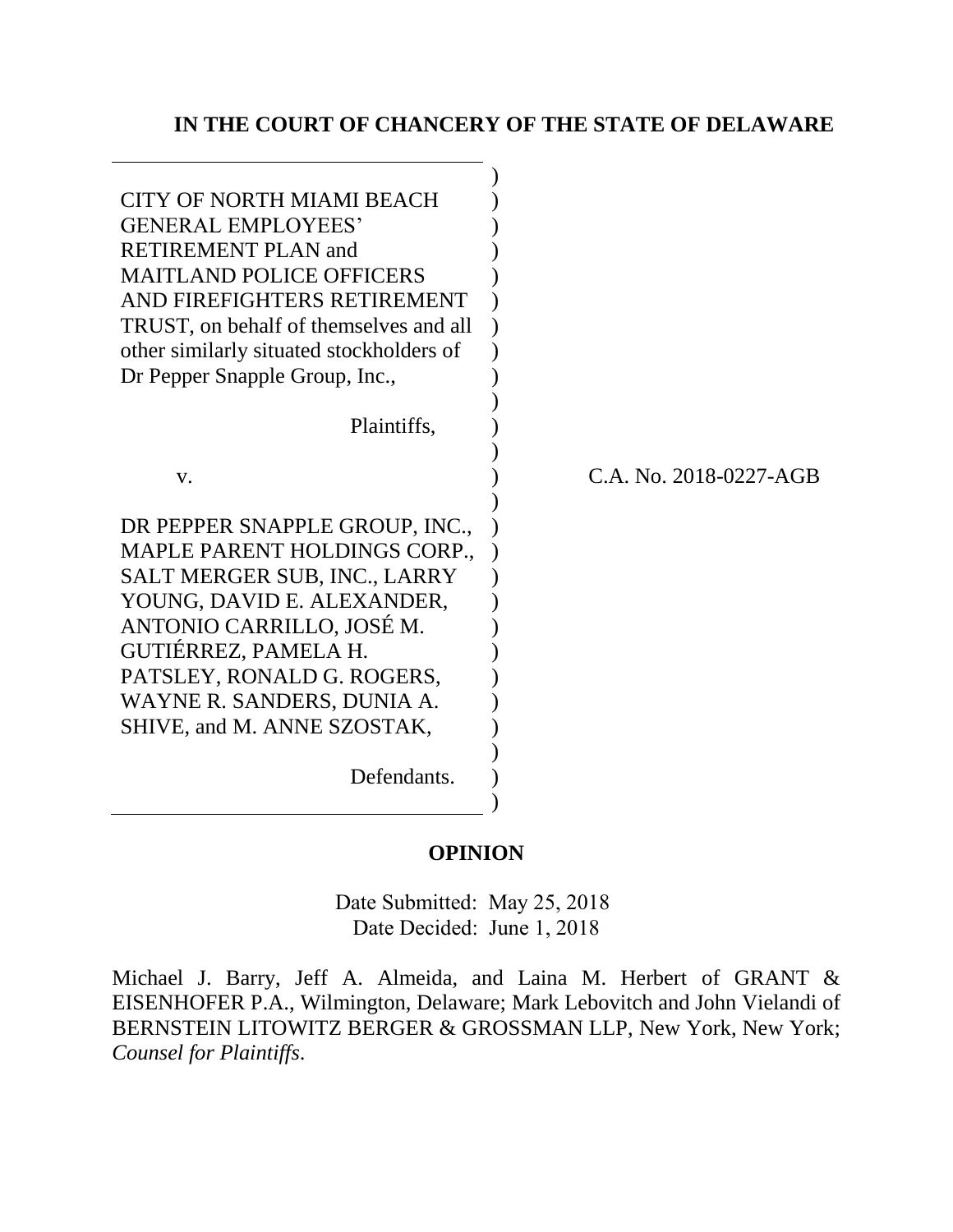S. Mark Hurd, Melissa A. DiVincenzo, Eric S. Klinger-Wilensky, and Alexandra Cumings of MORRIS, NICHOLS, ARSHT & TUNNELL LLP, Wilmington, Delaware; Brian A. Herman of MORGAN, LEWIS & BOCKIUS LLP, New York, New York; Jason H. Wilson of MORGAN, LEWIS & BOCKIUS LLP, Philadelphia, Pennsylvania; *Counsel for Defendants Dr Pepper Snapple Group, Inc., Salt Merger Sub, Inc., Larry Young, David E. Alexander, Antonio Carrillo, José M. Gutiérrez, Pamela H. Patsley, Ronald G. Rogers, Wayne R. Sanders, Dunia A. Shive, and M. Anne Szostak.*

Paul J. Lockwood, Joseph O. Larkin, Sarah R. Martin, Alyssa S. O'Connell, and Michelle L. Davis of SKADDEN, ARPS, SLATE, MEAGHER & FLOM LLP, Wilmington, Delaware; *Counsel for Defendant Maple Parent Holdings Corp.*

**BOUCHARD, C.**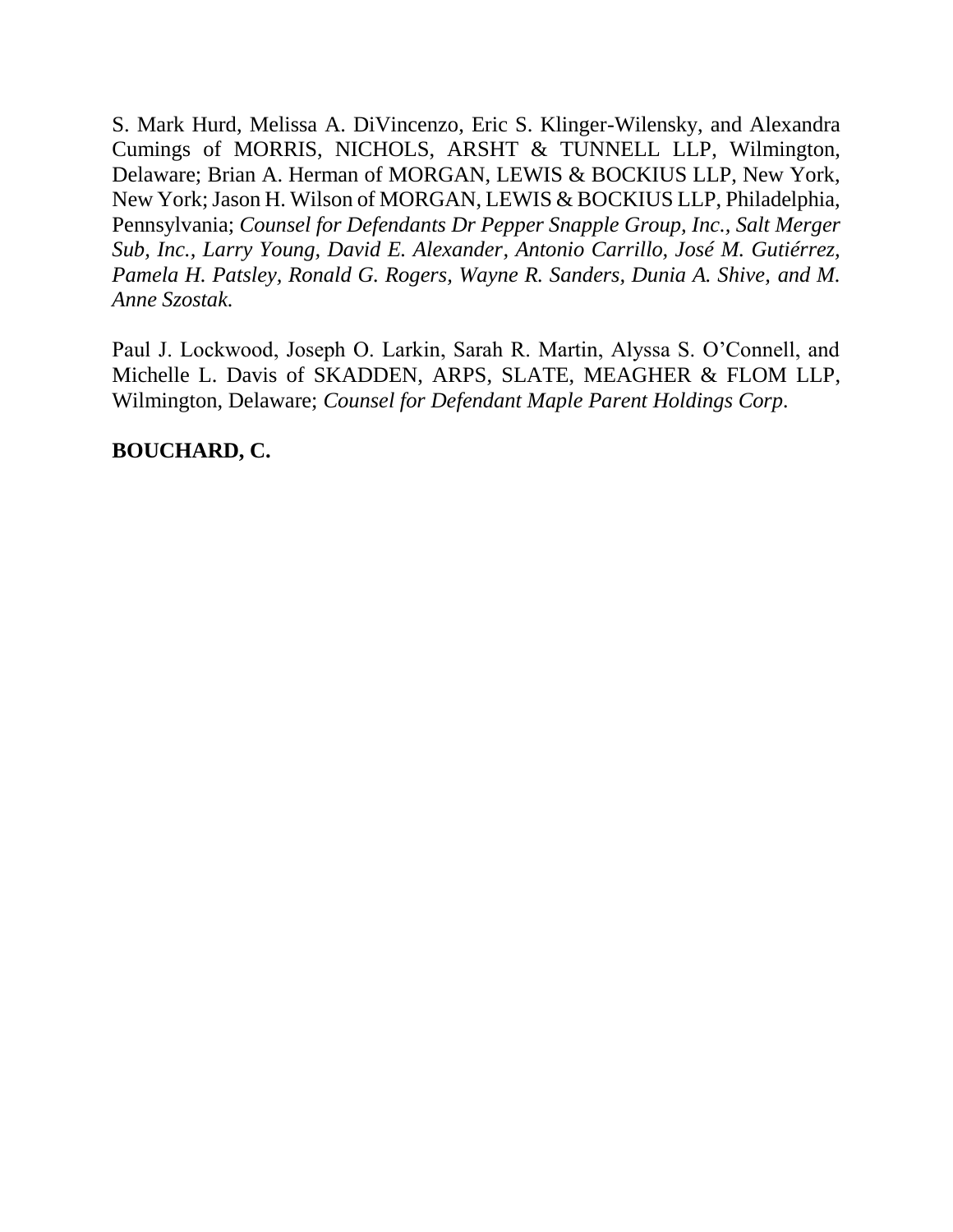Earlier this year, Dr Pepper Snapple Group, Inc. and Keurig Green Mountain, Inc. announced an agreement to combine their businesses to create a more diversified beverage company. The transaction is structured so that Keurig will become an indirect wholly-owned subsidiary of Dr Pepper through a reverse triangular merger. Dr Pepper stockholders will receive \$103.75 per share in a special cash dividend and will retain their shares of Dr Pepper, which will account for 13% of the shares of the combined company. The indirect owners of Keurig will receive shares of Dr Pepper and will hold the remaining 87% of the equity of the combined company.

Dr Pepper stockholders are not being asked to approve the merger, which combines a merger subsidiary of Dr Pepper with the parent of Keurig. But they are being asked to approve two proposals necessary to effectuate the transaction at a stockholders meeting scheduled for June 29, 2018.

On March 8, 2018, Dr Pepper issued a preliminary proxy statement for the stockholders meeting. It states that Dr Pepper stockholders will not have appraisal rights under Section 262 of the Delaware General Corporation Law in connection with the proposed transaction. That filing prompted two stockholder plaintiffs to file this action in which they assert that Dr Pepper stockholders "ought" to be afforded appraisal rights in connection with the proposed transaction.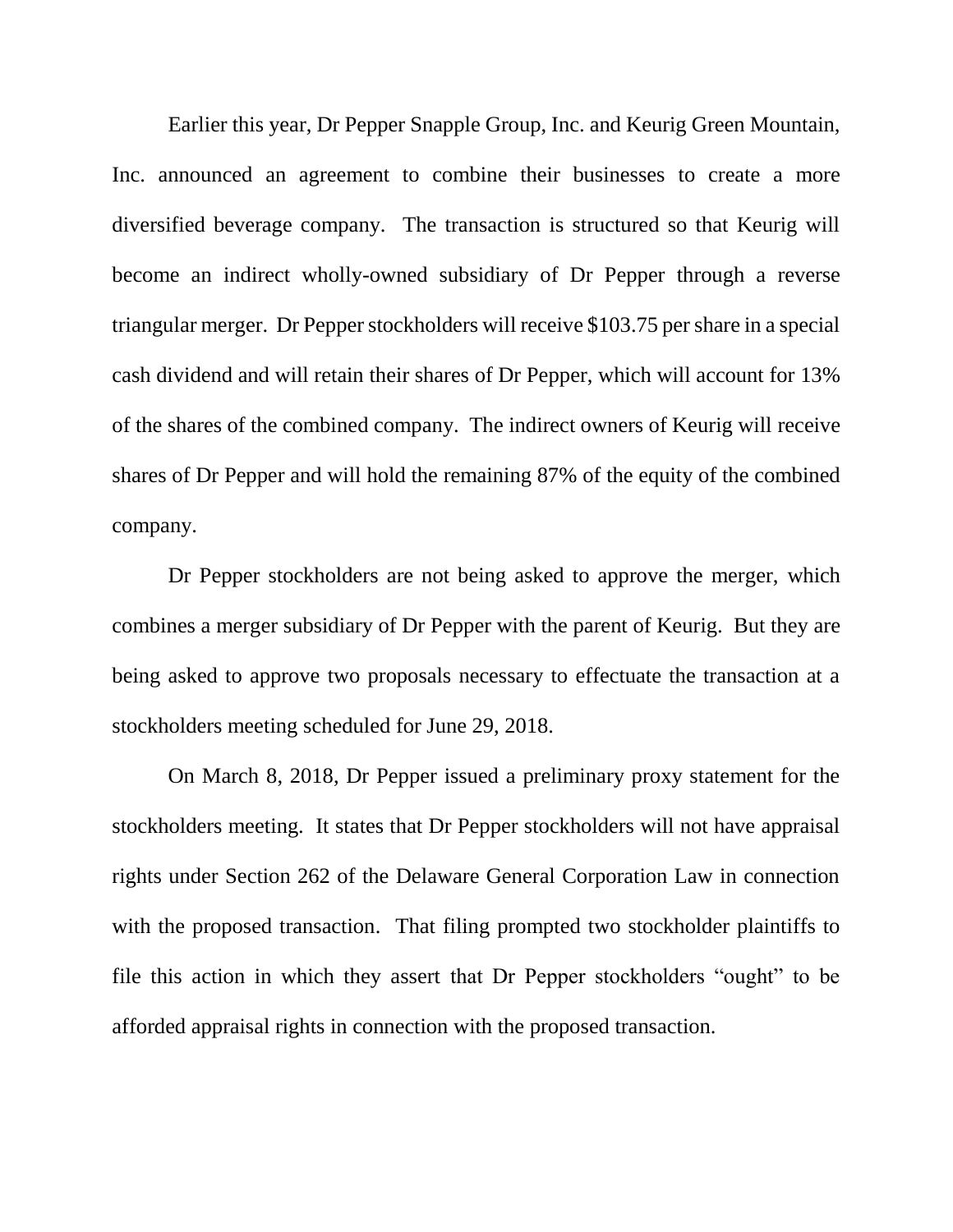The parties agree that "this action concerns a purely legal question"<sup>1</sup> concerning the availability of appraisal rights under Section 262. They have filed cross-motions for summary judgment, requesting a decision before the upcoming stockholders meeting.

Section 262 affords stockholders of Delaware corporations a statutory remedy for appraisal of their shares in certain defined circumstances. Relevant here, Section 262(b) expressly provides that appraisal rights shall be available only for the shares of stock of a "constituent corporation" in a merger or consolidation to be effected pursuant to certain provisions of the General Corporation Law. The three-step process for determining a stockholder's entitlement to appraisal under Section 262(b) also contemplates that the stockholder will relinquish its shares in the merger or consolidation.

For the reasons explained below, the court holds that the term "constituent corporation" as used in Section 262 means an entity *actually being merged or combined* and not the parent of such an entity. Based on that construction, the court concludes that Dr Pepper's stockholders do not have a statutory right to appraisal under Section 262(b) because Dr Pepper is not a constituent corporation. Instead,

<sup>&</sup>lt;sup>1</sup> Pls.' Mot. to Expedite 10 (Dkt. 1); Dr Pepper Defs.' Opening Br. 5 (Dkt. 25).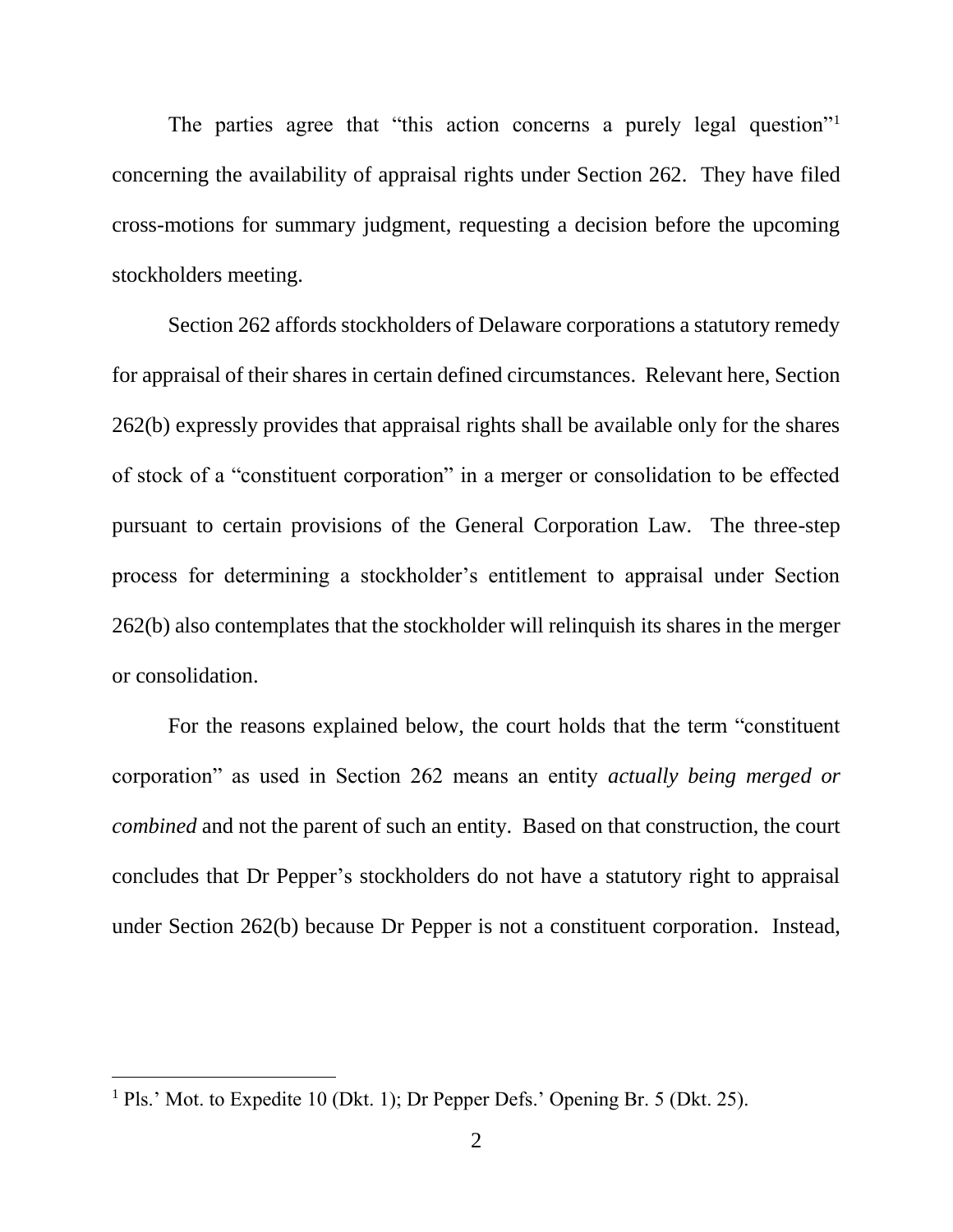Dr Pepper is simply the parent of one of the two corporations that will be merged in connection with the proposed transaction.

As a second ground for its decision, the court concludes that Dr Pepper stockholders are not entitled to appraisal because they are retaining their shares in connection with the proposed transaction. This type of transaction does not fit the statutory scheme of Section 262(b), which contemplates that the shares for which appraisal is sought will be relinquished in a merger or consolidation.

Based on these conclusions, defendants' motions for summary judgment will be granted, and plaintiffs' motion for summary judgment will be denied.

## **I. BACKGROUND**

The facts recited herein are based on the uncontroverted allegations of the Verified Class Action Complaint (the "Complaint")<sup>2</sup> and certain documents filed with the Securities and Exchange Commission that were cited in the parties' submissions in connection with their cross-motions for summary judgment.<sup>3</sup>

#### **A. The Parties and Relevant Non-Parties**

Defendant Dr Pepper Snapple Group, Inc. ("Dr Pepper") is a publicly traded corporation that produces and sells more than fifty brands of flavored beverages

 $<sup>2</sup>$  Dkt. 1.</sup>

<sup>3</sup> Transmittal Aff. of Alexandra Cumings ("Cumings Aff.") (Dkt. 25); Transmittal Aff. of Laina M. Herbert ("Herbert Aff.") (Dkt. 27).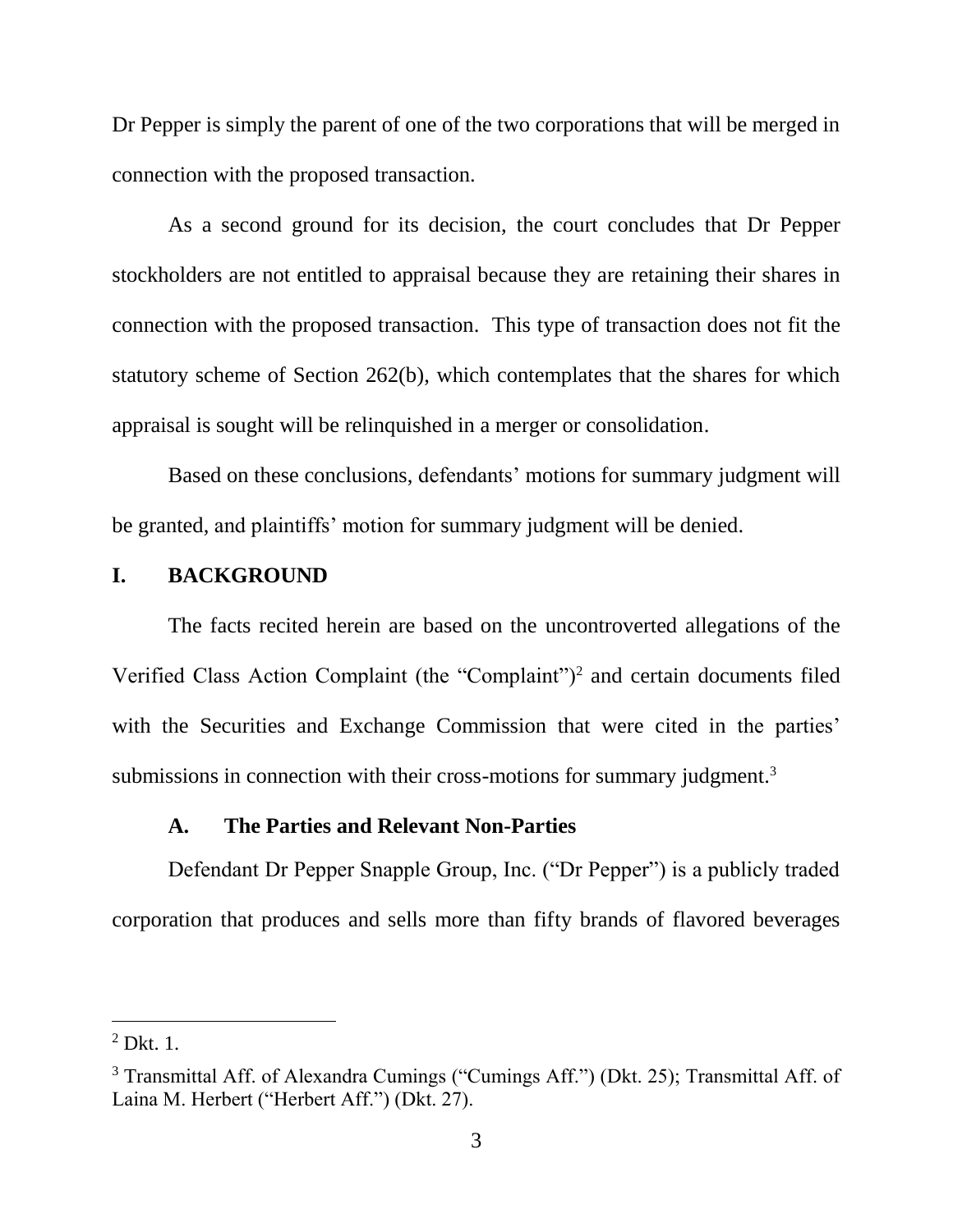throughout North America and the Caribbean.<sup>4</sup> Defendant Salt Merger Sub, Inc. ("Merger Sub") is a wholly-owned subsidiary of Dr Pepper that was formed solely for the purpose of facilitating the transactions described herein.<sup>5</sup> The nine individual defendants comprise Dr Pepper's board of directors: Larry Young, David E. Alexander, Antonio Carrillo, José M. Gutiérrez, Pamela H. Patsley, Ronald G. Rogers, Wayne R. Sanders, Dunia A. Shive, and M. Anne Szostak.<sup>6</sup>

Defendant Maple Parent Holdings Corp. ("Maple Parent") is a private entity that indirectly owns non-party Keurig Green Mountain, Inc., a leader in specialty coffee and single-serve brewing systems.<sup>7</sup> Non-party JAB Holdings Company S.à r.l. ("JAB") controls Maple Parent.<sup>8</sup>

Plaintiffs City of North Miami Beach General Employees' Retirement Plan and Maitland Police Officers and Firefighters Retirement Trust purportedly hold an undisclosed number of shares of Dr Pepper common stock.<sup>9</sup>

<sup>4</sup> Herbert Aff. Ex. A at 4.

 $<sup>5</sup>$  Herbert Aff. Ex. D at 1; Compl.  $\P$  16.</sup>

 $6$  Compl. **[1]** 17-25.

<sup>&</sup>lt;sup>7</sup> Herbert Aff. Exs. A at 4, B at 2; Compl.  $\P$  15.

<sup>8</sup> Herbert Aff. Ex. C at iii.

<sup>&</sup>lt;sup>9</sup> Compl. ¶[ 12-13.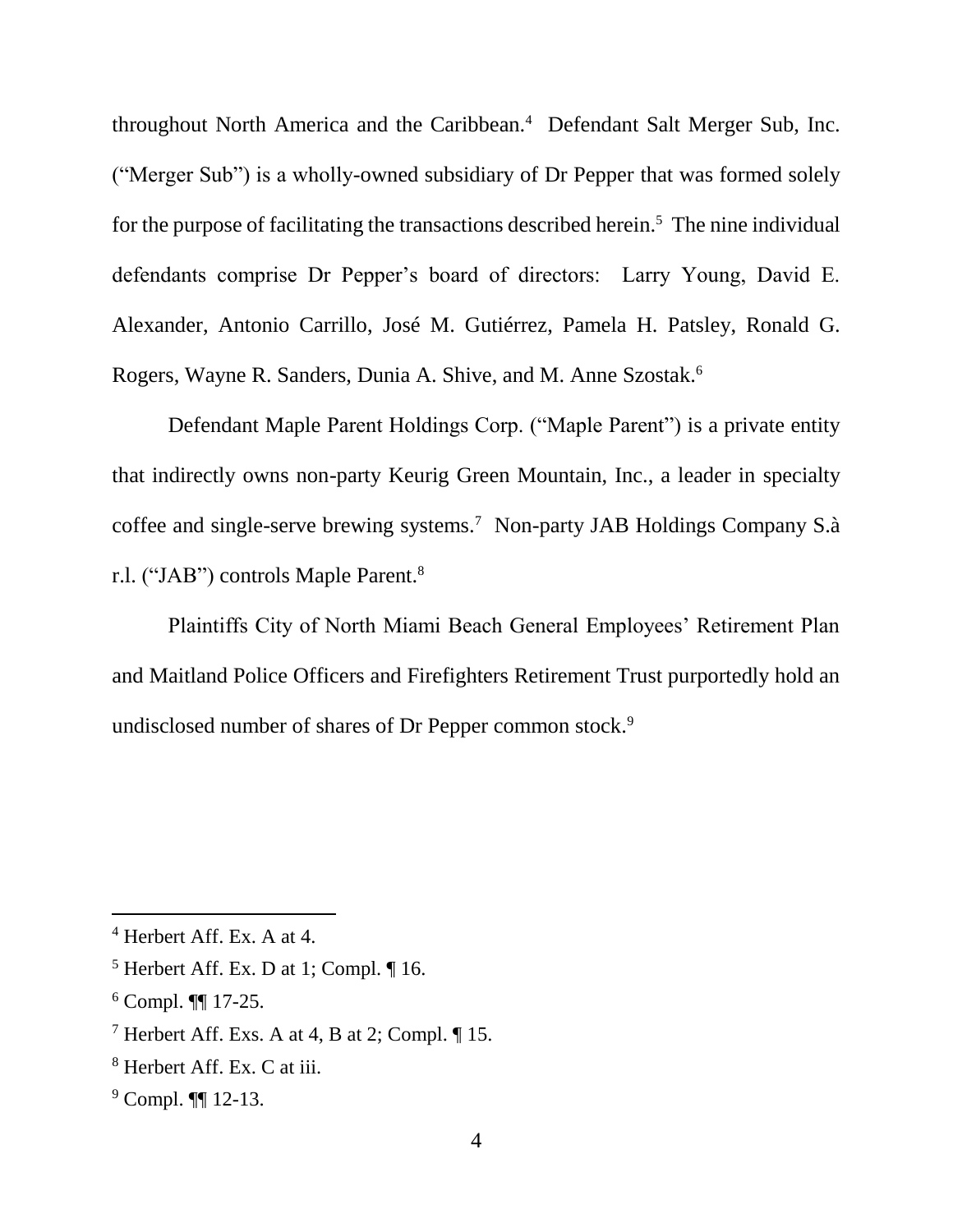#### **B. The Proposed Transactions**

On January 29, 2018, Dr Pepper, Maple Parent, and Merger Sub entered an Agreement and Plan of Merger (the "Merger Agreement").<sup>10</sup> Under the Merger Agreement, Merger Sub will merge "with and into Maple Parent," with Maple Parent surviving the transaction as a wholly-owned subsidiary of Dr Pepper (the "Merger").<sup>11</sup> Each share of Merger Sub common stock will be converted into one share of the surviving corporation (*i.e.*, Maple Parent), and each share of Maple Parent common stock will be converted into the right to receive shares of newlyissued Dr Pepper common stock determined pursuant to an exchange ratio set forth in the Merger Agreement. 12 Before the closing of the Merger, Maple Parent will declare a \$9 billion cash dividend to Dr Pepper.<sup>13</sup>

If completed, the equity holders of Maple Parent immediately before the effective time of the Merger (the "Effective Time") will own approximately 87% of Dr Pepper's common stock immediately after the Effective Time.<sup>14</sup> The public stockholders of Dr Pepper immediately before the Effective Time will retain their

<sup>&</sup>lt;sup>10</sup> Cumings Aff. Ex. A.

<sup>11</sup> *Id*. § 1.01.

 $12$  *Id.* §§ 3.01(a), (b).

 $13$  *Id.* § 7.13(b).

<sup>14</sup> *Id*. at First Recital.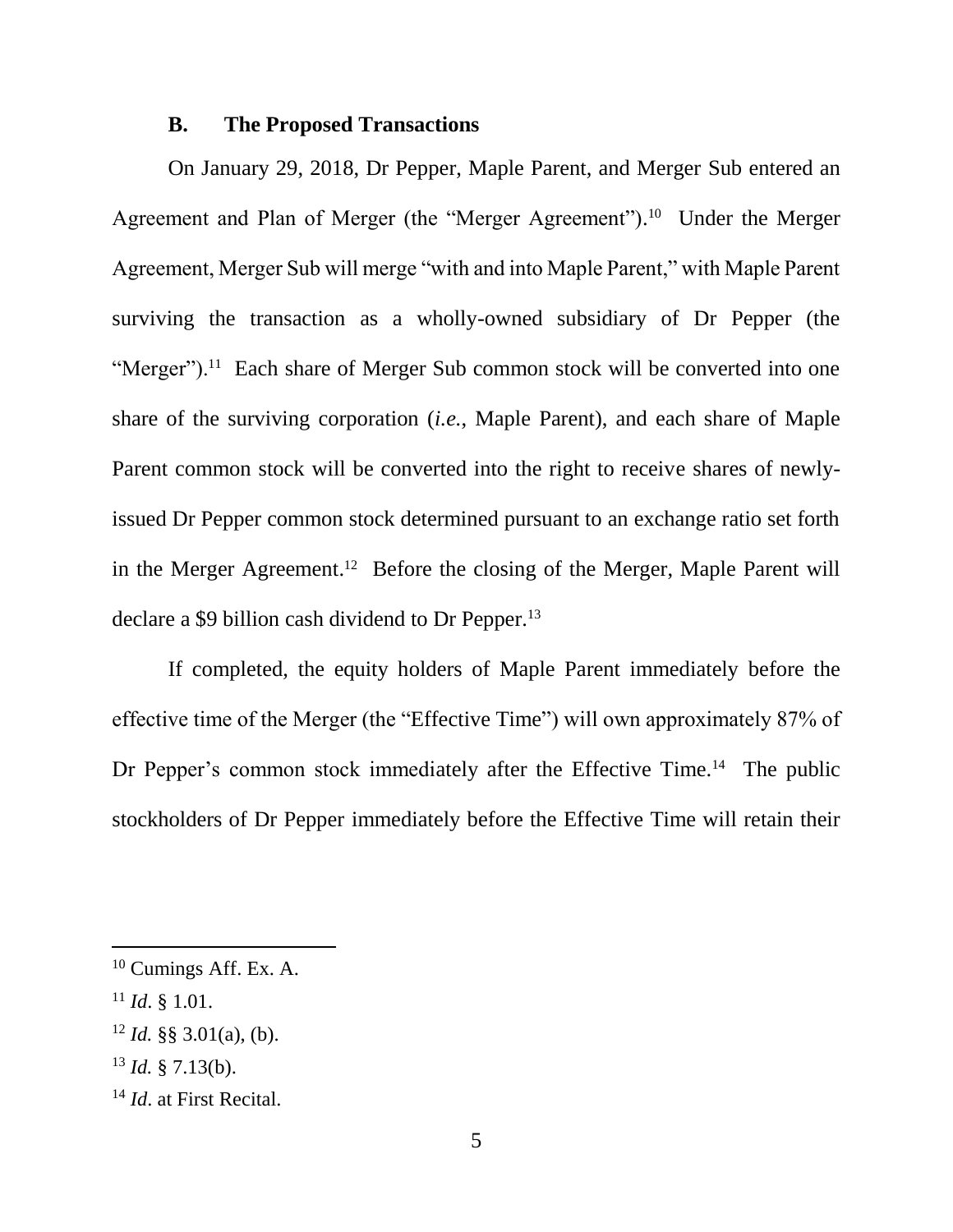shares and own approximately 13% of Dr Pepper after the Merger.<sup>15</sup> After the Merger, JAB will be Dr Pepper's controlling stockholder.<sup>16</sup>

The Merger is depicted in the diagram below:<sup>17</sup>

Maple Parent Equity Public Holders Stockholders Dr Pepper Snapple Group, Inc. \$9 billion dividend Maple Parent Salt Merger Sub, Inc. Holdings Corp. The Merger Keurig Green Mountain, Inc.

**The Merger** 

<sup>15</sup> *Id*.

<sup>16</sup> Herbert Aff. Ex. C at 53-54.

 $17$  For the sake of simplicity, Keurig Green Mountain, Inc. is depicted in the diagrams set forth below as a direct subsidiary of Maple Parent. Whether Keurig Green Mountain, Inc. is a direct or indirect subsidiary of Maple Parent does not affect the analysis in this opinion.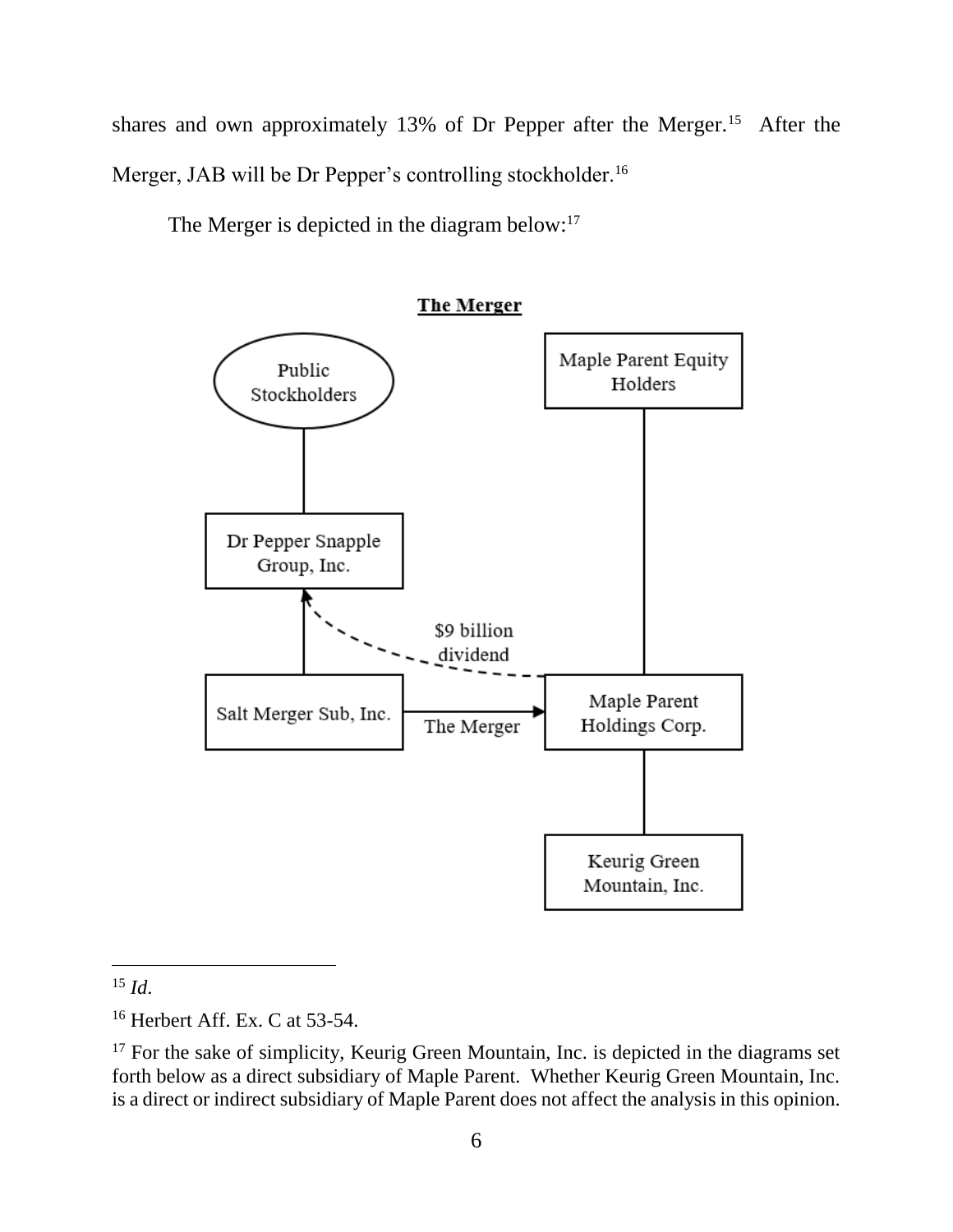Dr Pepper plans to declare a special cash dividend to its stockholders of record as of the business day immediately preceding the closing of the Merger, entitling them to \$103.75 per share, payable one business day after the Effective Time (the "Special Dividend").<sup>18</sup> Dr Pepper expects to fund the Special Dividend with funds secured from third-party financing sources and the \$9 billion dividend it will receive from Maple Parent.<sup>19</sup> The post-Merger entity and Special Dividend are depicted in the diagram below:



Post-Merger Entity & Special Dividend

<sup>&</sup>lt;sup>18</sup> Cumings Aff. Ex. A at Fourth Recital,  $\S$  7.13(c).

<sup>19</sup> Dr Pepper Defs.' Opening Br. 7; *see also* Cumings Aff. Ex. A §§ 4.16(a), 7.13(b).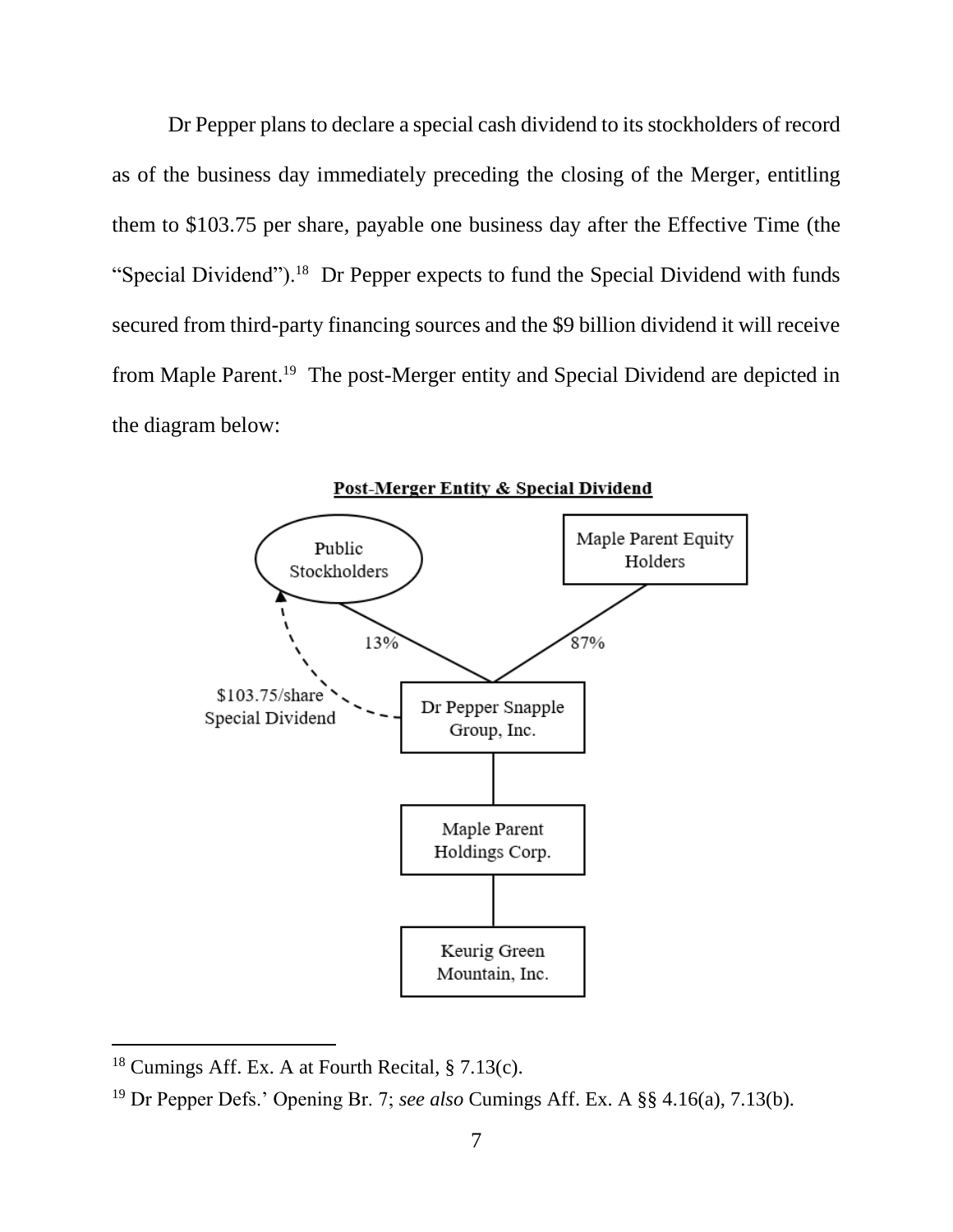## **C. The Charter Amendment and Share Issuance Proposals**

Dr Pepper's stockholders are not being asked to vote to approve the Merger. Rather, as described in a preliminary proxy statement filed with the SEC on March 8, 2018 (the "Preliminary Proxy"), Dr Pepper's stockholders will vote on two proposals necessary to effectuate the transactions contemplated by the Merger Agreement at a stockholders meeting to be held on June 29, 2018.<sup>20</sup> First, Dr Pepper's stockholders will "vote on a proposal to approve the issuance of [Dr Pepper] common stock as merger consideration pursuant to the [Merger Agreement]" (the "Share Issuance Proposal").<sup>21</sup> Second, Dr Pepper's stockholders will "vote on a proposal to approve an amendment to the certificate of incorporation of [Dr Pepper] to provide for [] an increase in authorized shares to permit issuance of a sufficient number of shares as merger consideration" (the "Charter Amendment Proposal").<sup>22</sup> The Merger only can be consummated, and stockholders only will receive the Special Dividend if Dr Pepper's stockholders approve both the Share Issuance and Charter Amendment Proposals.<sup>23</sup>

The Preliminary Proxy informs Dr Pepper's stockholders that they do not have appraisal rights in connection with the Merger. Specifically, it states that "Section

<sup>&</sup>lt;sup>20</sup> Tr. 42 (May 25, 2018); Cumings Aff. Ex. B at Cover Letter to Stockholders.

 $21$  Cumings Aff. Ex. B at Notice of Annual Meeting of Stockholders.

<sup>22</sup> *Id*.

<sup>23</sup> *Id.* at Cover Letter to Stockholders.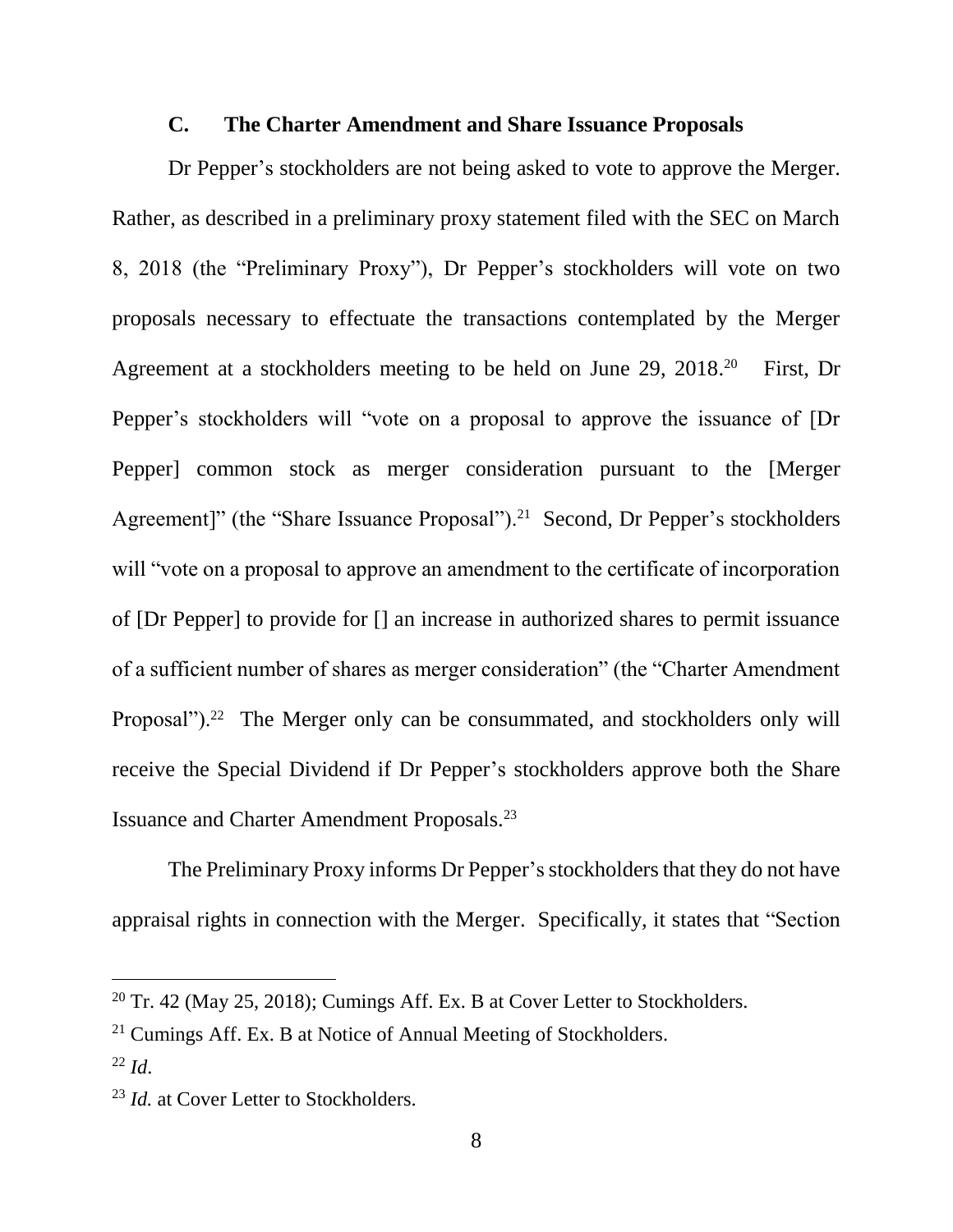262 of the DGCL does not provide for appraisal rights in connection with the transactions contemplated by the merger agreement for holders of shares of [Dr Pepper] common stock."<sup>24</sup>

### **II. PROCEDURAL HISTORY**

Plaintiffs filed the Complaint on March 28, 2018, asserting two claims. Count I asserts that the individual defendants breached their fiduciary duties by failing to inform Dr Pepper's stockholders that they have appraisal rights in connection with the Merger.<sup>25</sup> Count II asserts that 8 *Del. C.* § 262(d)(1) was violated because the Preliminary Proxy did not inform stockholders of the availability of appraisal rights.<sup>26</sup> Plaintiffs ask the court to "[e]njoin the Proposed Transaction until Plaintiffs and the Class are provided their rights under 8 *Del. C.* § 262, or alternatively permit class members to demand and petition this Court for appraisal."<sup>27</sup>

On April 30, 2018, Maple Parent and Dr Pepper each filed a motion for summary judgment under Court of Chancery Rule 56. <sup>28</sup> On May 1, 2018, plaintiffs

<sup>24</sup> *Id*. at 18, 185.

<sup>25</sup> Compl. ¶¶ 45-54.

<sup>26</sup> Compl. ¶¶ 55-56.

 $27$  Compl. at 18.

<sup>28</sup> Dkts. 25 & 26.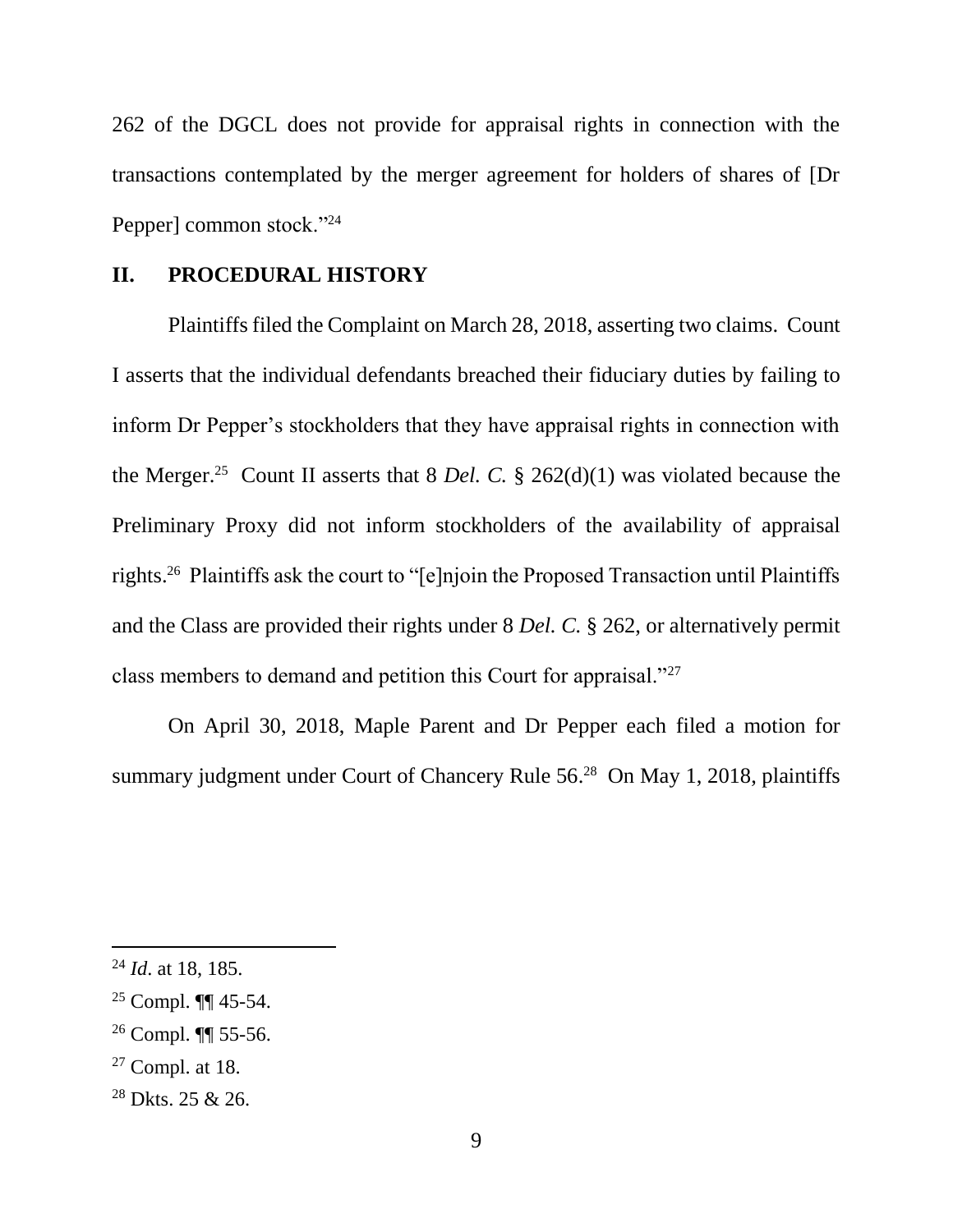filed a cross-motion for summary judgment.<sup>29</sup> Briefing was completed on May 18, 2018, and the court heard argument on the motions on May 25, 2018.

### **III. ANALYSIS**

This action boils down to the purely legal question of whether Dr Pepper's stockholders have appraisal rights in connection with the Merger under 8 *Del. C.* § 262. For the reasons explained below, I find that they do not. Thus, the motions for summary judgment of Dr Pepper and Maple Parent will be granted, and plaintiffs' motion will be denied.

## **A. Summary Judgment Standard**

Under Court of Chancery Rule 56(c), summary judgment "shall be rendered forthwith if the pleadings, depositions, answers to interrogatories and admissions on file, together with the affidavits, if any, show that there is no genuine issue as to any material fact and that the moving party is entitled to a judgment as a matter of law."<sup>30</sup> The parties have filed cross-motions and agree that there is no genuine issue as to any material fact that would preclude the court from granting summary judgment.<sup>31</sup> Thus, under Court of Chancery Rule 56(h), "the Court shall deem the motions to be

<sup>29</sup> Dkt. 27.

<sup>30</sup> Ct. Ch. R. 56(c).

<sup>31</sup> Pls.' Opening Br. 11 (Dkt. 27); Dr Pepper Defs.' Opening Br. 5.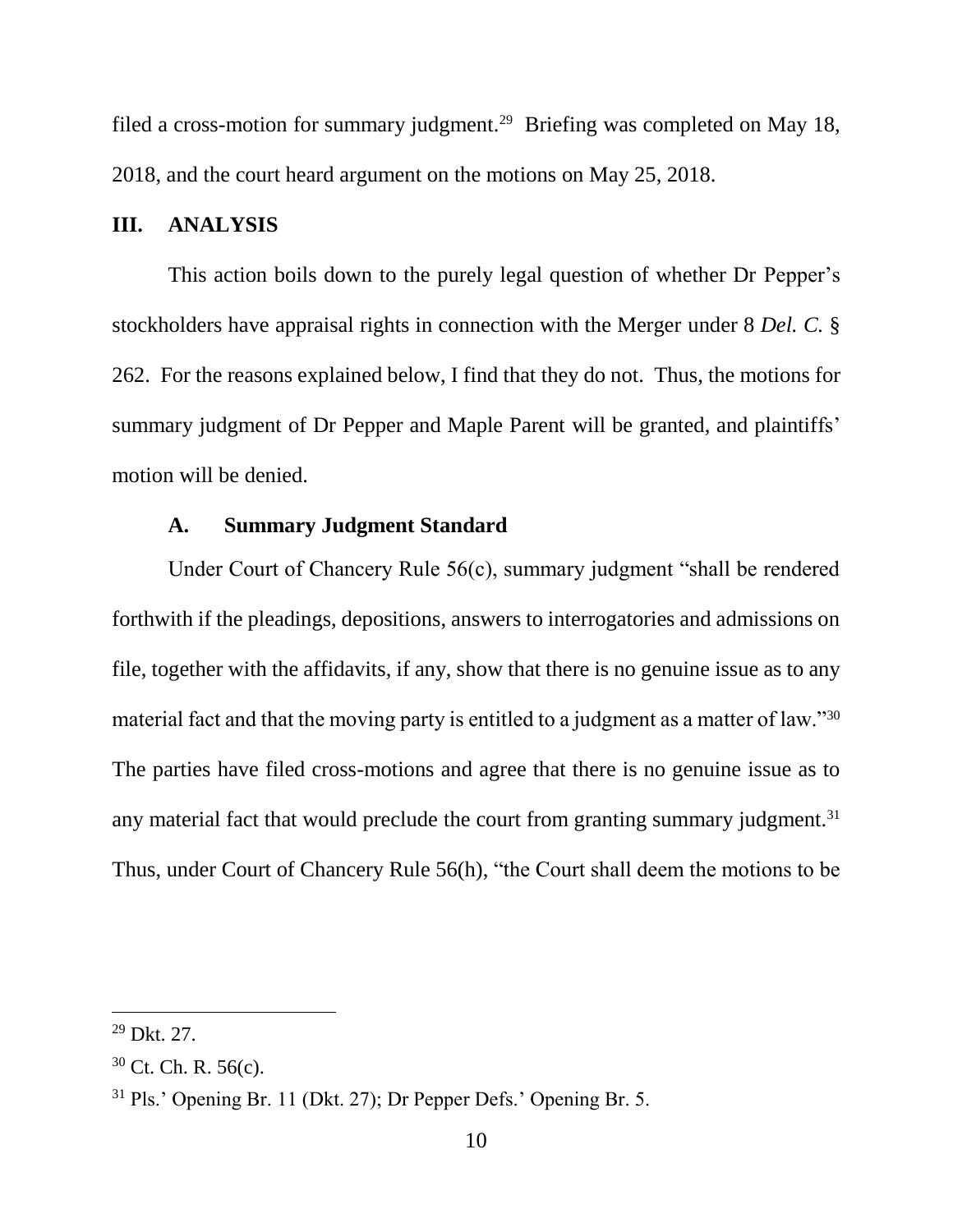the equivalent of a stipulation for decision on the merits based on the record submitted with the motions."<sup>32</sup>

# **B. Dr Pepper's Stockholders are not Entitled to Appraisal Rights Under 8** *Del. C.* **§ 262**

"Under Delaware law, the appraisal remedy is entirely a creature of statute."<sup>33</sup> "The goal of statutory construction is to determine and give effect to legislative intent."<sup>34</sup> Thus, "[t]he plain meaning of the statutory language controls if the statute is found to be clear and unambiguous" and, "[i]f a statutory provision is ambiguous," the court should "consider the statute as a whole, rather than in parts, to produce a harmonious interpretation of a given provision."<sup>35</sup> In either event, "it is a well established principle of statutory interpretation that the law favors rational and sensible construction."<sup>36</sup>

As explained below, Dr Pepper's stockholders are not entitled to appraisal of their shares in connection with the Merger because the statutory requirements plainly

 $32$  Ct. Ch. R. 56(h).

<sup>33</sup> *Alabama By-Prods. Corp. v. Cede & Co. ex rel. Shearson Lehman Bros.*, 657 A.2d 254, 258 (Del. 1995) (citation and internal quotations omitted).

<sup>34</sup> *One-Pie Invs., LLC v. Jackson*, 43 A.3d 911, 914 (Del. 2012) (citation and internal quotations omitted).

<sup>35</sup> *Pellicone v. New Castle Cty.*, 88 A.3d 670, 673 (Del. 2014) (citations omitted); *see also Arbern-Wilmington, Inc. v. Director of Revenue*, 596 A.2d 1385, 1390 (Del. 1991) (citation omitted) ("It is a well-settled principle of construction that the legislature enacts statutes as a whole and that each part must be read in conjunction with the other parts.").

<sup>36</sup> *One-Pie Invs.*, 43 A.3d at 914 (citation and internal quotations omitted).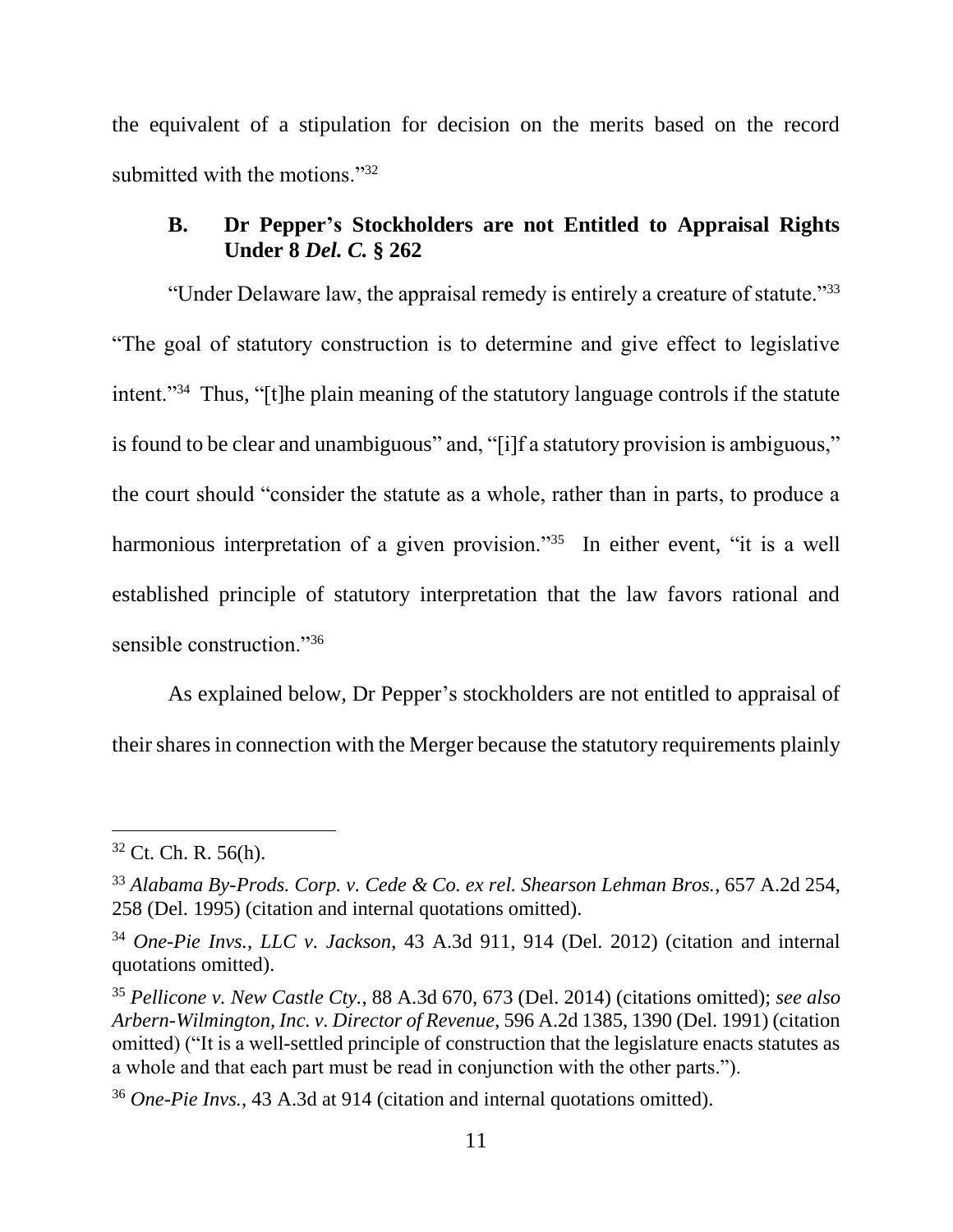enumerated in Section 262 have not been met for two reasons that are corroborative of each other: (i) Dr Pepper is not a "constituent corporation" in the Merger as required under Section 262(b) in order to trigger a right to appraisal, and (ii) stockholders of Dr Pepper are retaining their shares in connection with the Merger.

# **1. Dr Pepper's Stockholders are not Entitled to Appraisal Rights because Dr Pepper is not a Constituent Corporation in the Merger**

Section 262(b) imposes a threshold requirement for determining when appraisal rights are available in connection with a merger or consolidation effected under the Delaware General Corporation Law:

Appraisal rights shall be available for *the shares of any class or series of stock of a constituent corporation in a merger or consolidation* to be effected pursuant to § 251 . . ., § 252, § 254, § 255, § 256, § 257,  $\S 258$ ,  $\S 263$  or  $\S 264$  of this title . . .<sup>37</sup>

<sup>37</sup> 8 *Del. C.* § 262(b) (emphasis added). In addition to the statutory right to appraisal afforded under Section 262(b), the statute provides that a corporation may provide in its certificate of incorporation for appraisal rights under Section 262 in certain circumstances, specifically "for the shares of any class or series of its stock as a result of an amendment to its certificate of incorporation, *any merger or consolidation in which the corporation is a constituent corporation* or the sale of all or substantially all of the assets of the corporation." 8 *Del. C.* § 262(c) (emphasis added). No contention is made in this case that Dr Pepper's certificate of incorporation provides for appraisal under Section 262(c). Notably, even when a certificate of incorporation expands under Section 262(c) the availability of appraisal rights for a merger or consolidation beyond what is available under Section 262(b), the statute still limits the remedy to shares of "a constituent corporation" to the merger or consolidation.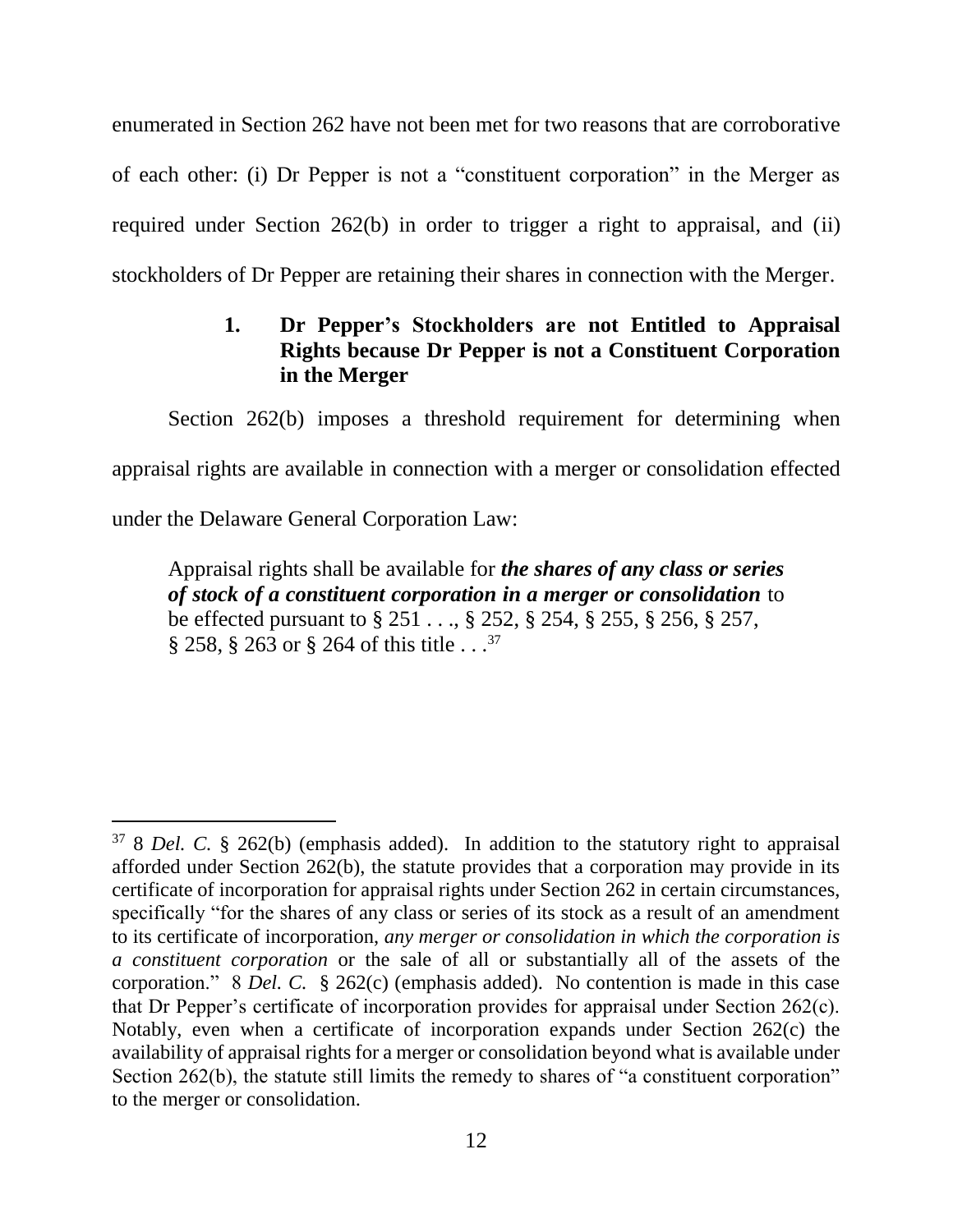Thus, as a statutory matter, appraisal is available in a merger or consolidation governed by Section 262(b) only for the stock of a "constituent corporation." 38

The Delaware General Corporation Law does not explicitly define the term "constituent corporation," but a number of its provisions give insight into the meaning of the term. Together, they clearly imply that "constituent corporations" are entities that actually were merged or combined in the transaction and *not* a parent of such entities.

For example, Section 251(a) provides: "Any 2 or more corporations of this State may merge into a single surviving corporation, which may be any 1 of the constituent corporations or may consolidate into a new resulting corporation formed by the consolidation."<sup>39</sup> Because this statute provides that the entity surviving a merger may be either (i) a "new resulting" entity of a consolidation *or* (ii) one of two or more "constituent corporations" to a merger, the term "constituent corporations" must mean the corporations actually being merged or consolidated.

<sup>38</sup> 2 DAVID A. DREXLER ET AL., DELAWARE CORPORATION LAW AND PRACTICE § 36.02, at 36-2 (2017) ("Section 262 begins with the premise that appraisal rights exist for the shares of each class or series of stock of each constituent corporation."); 1 DONALD J. WOLFE,JR. & MICHAEL A. PITTENGER, CORPORATE AND COMMERCIAL PRACTICE IN THE DELAWARE COURT OF CHANCERY § 8.10[a], at 8-207 (2014) ("Section 262 of the Delaware General Corporation Law provides a procedure for a judicial determination of the fair value of shares of stock of Delaware corporations that are constituent parties to certain types of mergers or consolidations.").

<sup>39</sup> 8 *Del. C.* § 251(a).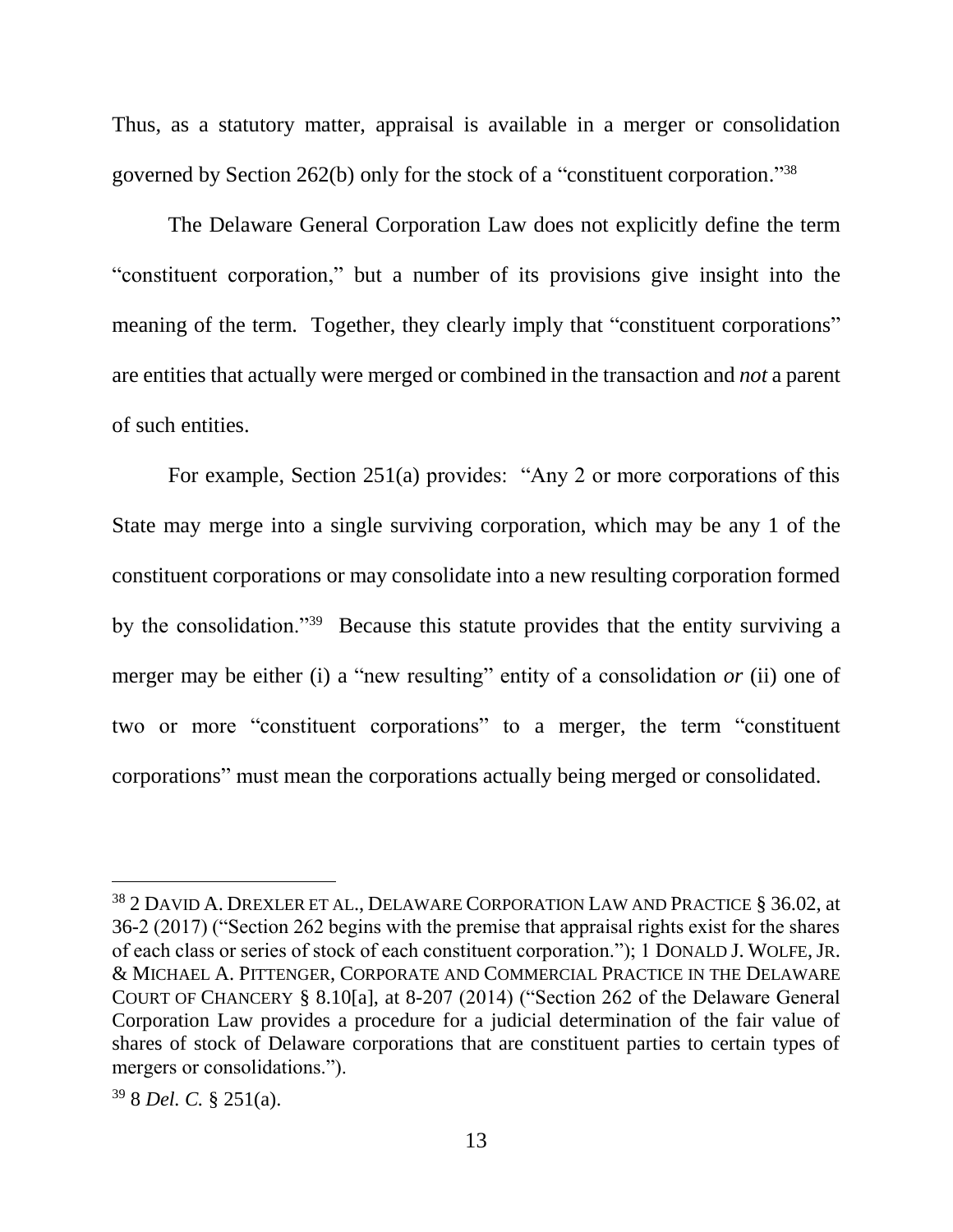Similarly, Section  $262(b)(1)(ii)$  states that "no appraisal rights shall be available for any shares of stock of the constituent corporation surviving a merger if the merger did not require for its approval the vote of the stockholders of the surviving corporation as provided in  $\S$  251(f) in this title.<sup>240</sup> Logically, for a constituent corporation to "survive" a merger, the constituent corporation must be an entity preexisting the merger that was combined with another entity in the transaction.

In the same vein, this court has interpreted the term "constituent corporations" to mean only those legal entities actually being combined in a transaction. Specifically, in *In re Inergy L.P. Unitholder Litig.*, <sup>41</sup> the court considered whether the unitholders of a limited partnership (Inergy) were entitled to vote on a proposed merger under Inergy's partnership agreement. The court explained that the answer "turns on whether Inergy is actively 'merging' or 'consolidating' with another entity so that it is a constituent party to such merger or consolidation."<sup>42</sup> Although Inergy was a contractual party to the merger agreement, the court concluded that it was "clear" that Inergy was "not a constituent of the merger between Holdings and

<sup>40</sup> *8 Del. C.* § 262(b)(1)(ii).

<sup>41</sup> 2010 WL 4273197 (Del. Ch. Oct. 29, 2010).

 $42$  *Id.* at  $*10$ .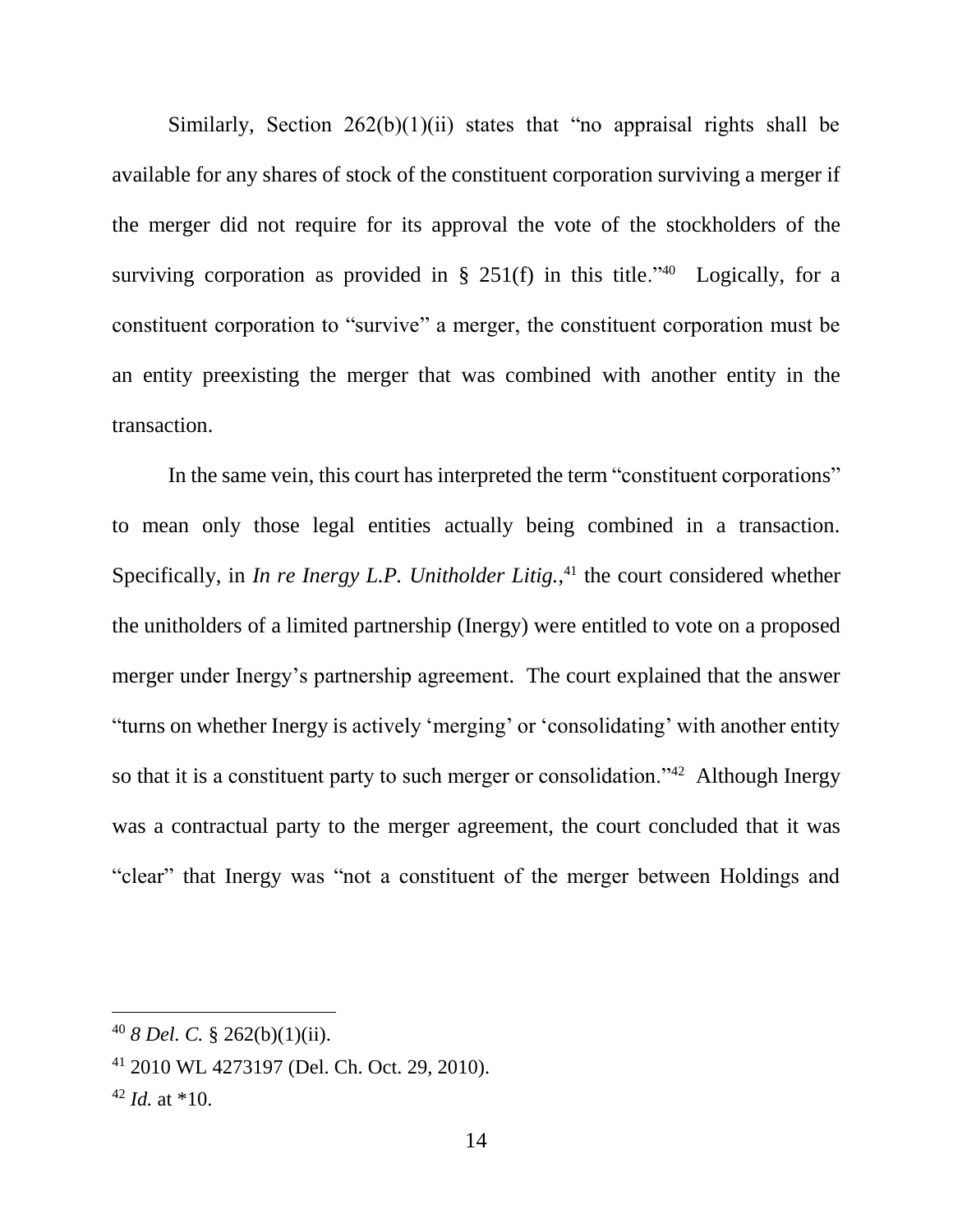MergerCo.<sup>243</sup> Accordingly, the court found that Inergy's unitholders were unlikely to succeed on their claim that they were entitled to vote on the merger.

In analyzing the issue, the *Inergy* court analogized to the use of triangular mergers in the corporate context, *i.e.*, where "a parent corporation can acquire a target corporation by setting up a subsidiary to merge with the target."<sup>44</sup> The court explained that the "effect of this arrangement is that the parent does not become a constituent to the merger between the target and the subsidiary" and thus the stockholders of the parent "generally are not entitled to vote on the merger."<sup>45</sup> This conclusion is consistent with this court's observation in *Lewis v. Ward* that the stockholders of a parent corporation of a merging subsidiary in a triangular merger "generally do not have the right to vote on the merger, nor are they entitled to appraisal."<sup>46</sup>

The authorities discussed above support interpreting the term "constituent corporation" in Section 262 to mean only an entity that actually is being merged or

<sup>&</sup>lt;sup>43</sup> *Id.*; *see also id.* ("Thus, the constituent parties to the merger are Holdings and MergerCo, and not Inergy.").

<sup>44</sup> *Id.* at \*11.

 $45$  *Id.* 

<sup>46</sup> 2003 WL 22461894, at \*4 n.18 (Del. Ch. Oct. 29, 2003) (Strine, V.C.). *aff'd*, 852 A.2d 896 (Del. 2004). *See also* 1 R. FRANKLIN BALOTTI & JESSE A. FINKELSTEIN, THE DELAWARE LAW OF CORPORATIONS & BUSINESS ORGANIZATIONS § 9.7. (explaining that "[t]he stockholders of [the acquiring corporation in a triangular merger] do not have the right to vote on the merger, nor are they entitled to appraisal rights since [the acquiring corporation] is not a constituent corporation").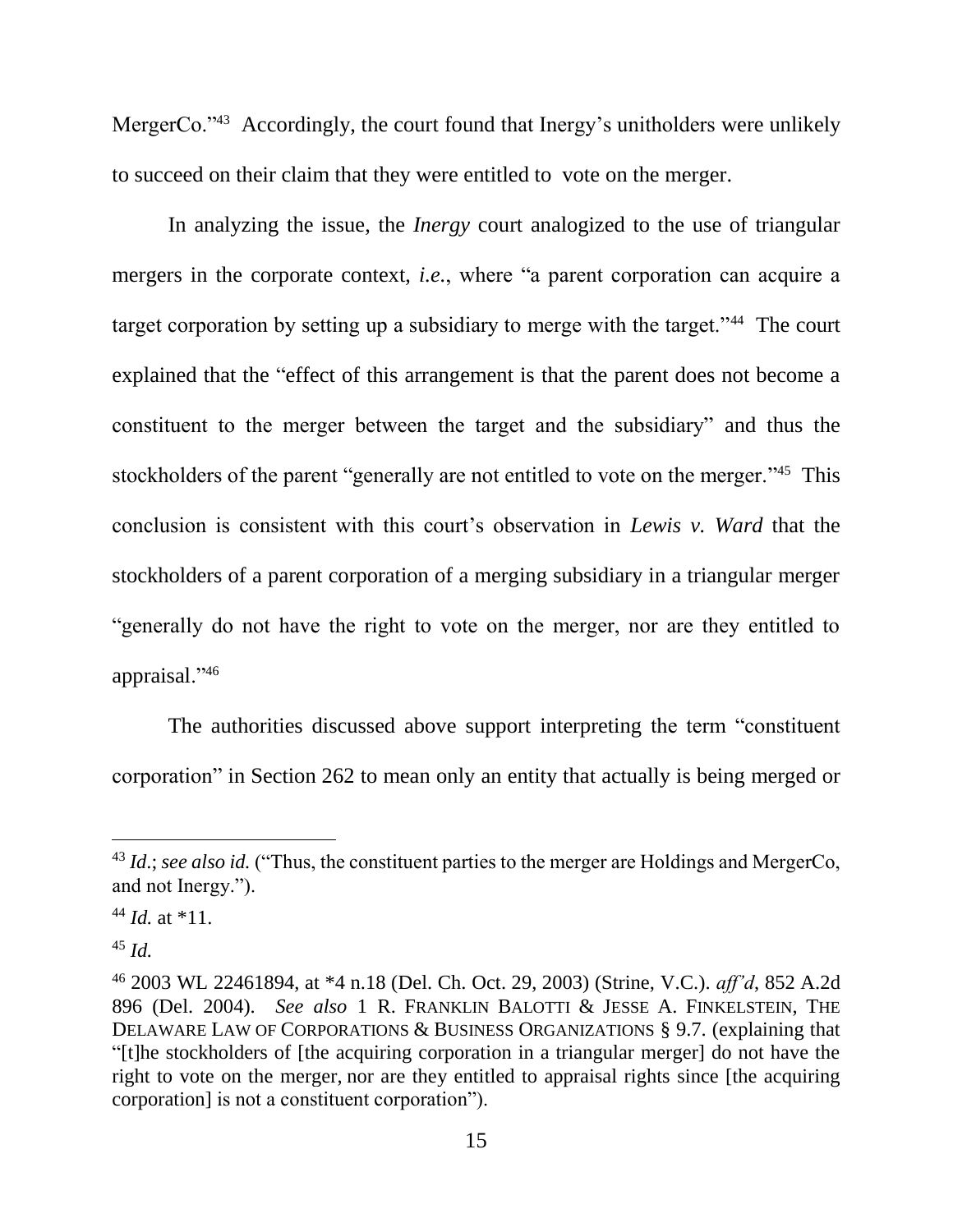combined with another entity in a merger or consolidation and thus does not include a parent of such entities. This interpretation is consistent with how this court and leading Delaware corporate law treatises have understood the term, albeit without specifically analyzing the issue.<sup>47</sup>

Tellingly, plaintiffs did not advance an alternative interpretation of the term "constituent corporation" in their briefs.<sup>48</sup> Instead, relying heavily on dictum in *Hollinger Inc. v. Hollinger International, Inc.*,<sup>49</sup> plaintiffs argue that Dr Pepper

<sup>47</sup> *See, e.g., Cede & Co., Inc. v. MedPointe Healthcare, Inc.*, 2004 WL 2093967, at \*8 (Del. Ch. Sept. 10, 2004) (noting that "in applying the appraisal statute, [the court] is constrained by it to value the Carter-Wallace entity that was merged" and characterizing Carter-Wallace as "the 'constituent corporation' in the Merger"); *Kaye v. Pantone, Inc.*, 395 A.2d 369, 375 (Del. Ch. 1978) ("The right to an appraisal is limited to stockholders of the merged corporations."); 1 R. FRANKLIN BALOTTI & JESSE A. FINKELSTEIN, THE DELAWARE LAW OF CORPORATIONS & BUSINESS ORGANIZATIONS § 9.43[A], at 9-128 n.635 (3d ed. Supp. 2015) ("The 'constituent corporations' [referenced in provisions of the General Corporation Law] are those corporations that are the actual corporations merging or consolidating."); 2 EDWARD P. WELCH ET AL., FOLK ON THE DELAWARE GENERAL CORPORATION LAW § 262.02[A], at 9-178 (6th ed. Supp. 2018) ("[I]t is plain from [Section 262] and other sections of the General Corporation Law that all of the corporations merging or consolidating are constituent corporations, whether surviving or disappearing.").

<sup>&</sup>lt;sup>48</sup> When pressed on this point at oral argument, plaintiffs proffered two definitions. Plaintiffs initially suggested that the term "constituent corporation" should mean "the company whose business is being merged" and then advocated that the term should "include the real party in interest to the merger." Tr. 23, 75 (May 25, 2018). Plaintiffs provided no textual basis in the General Corporation Law to support either interpretation, both of which undoubtedly would engender litigation and inject uncertainty into the availability of appraisal rights under Section 262.

<sup>49</sup> 858 A.2d 342, 372-75 (Del. Ch. 2004) (Strine, V.C.), *interlocutory appeal refused*, 871 A.2d 1128 (Del. 2004) (TABLE).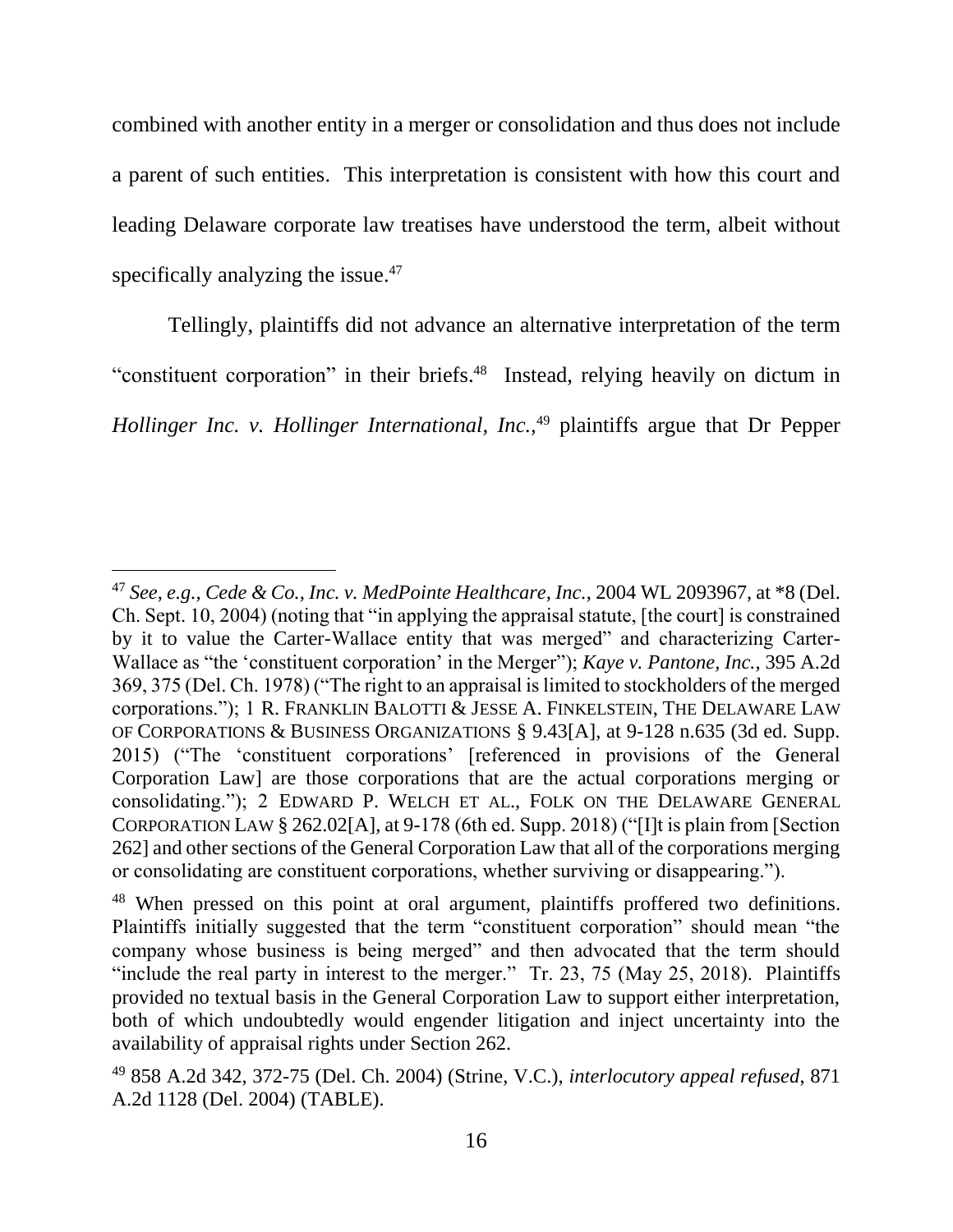simply "ought" to be considered a constituent corporation even though it is not being merged or combined with another entity in the proposed transaction. 50

In *Hollinger*, Chief Justice Strine, writing as Vice Chancellor, addressed whether  $8$  *Del. C.*  $\S 271$ , as then written,<sup>51</sup> required a vote of a parent corporation's stockholders to approve a sale of certain assets when those assets were held by an indirect, wholly-owned subsidiary.<sup>52</sup> The court ultimately held that the value of the challenged asset sale did not meet the threshold necessary to require a stockholder vote under Section 271. <sup>53</sup> In doing so, the court discussed but did not decide the merits of defendant's "technical defense" that when the subsidiary actually was the entity that held the assets, there was no requirement for the parent's stockholders to vote on the sale under Section 271.<sup>54</sup> Plaintiffs rely in particular on the following passage from this discussion in which the court posited that it may be appropriate in certain circumstances to disregard corporate formalities for Section 271's vote requirement:

<sup>50</sup> Pls.' Answering Br. 4 (Dkt. 36).

<sup>51</sup> In 2005, the year after *Hollinger* was decided, Section 271 was amended to specifically provide that the property and assets of a wholly-owned and controlled, directly or indirectly, subsidiary will be considered the property and assets of its parent corporation for purposes of Section 271. *See* 8 *Del. C.* § 271(c).

<sup>52</sup> *Hollinger*, 858 A.2d at 346.

<sup>53</sup> *Id.* at 348-49.

<sup>54</sup> *Id*. at 371-75.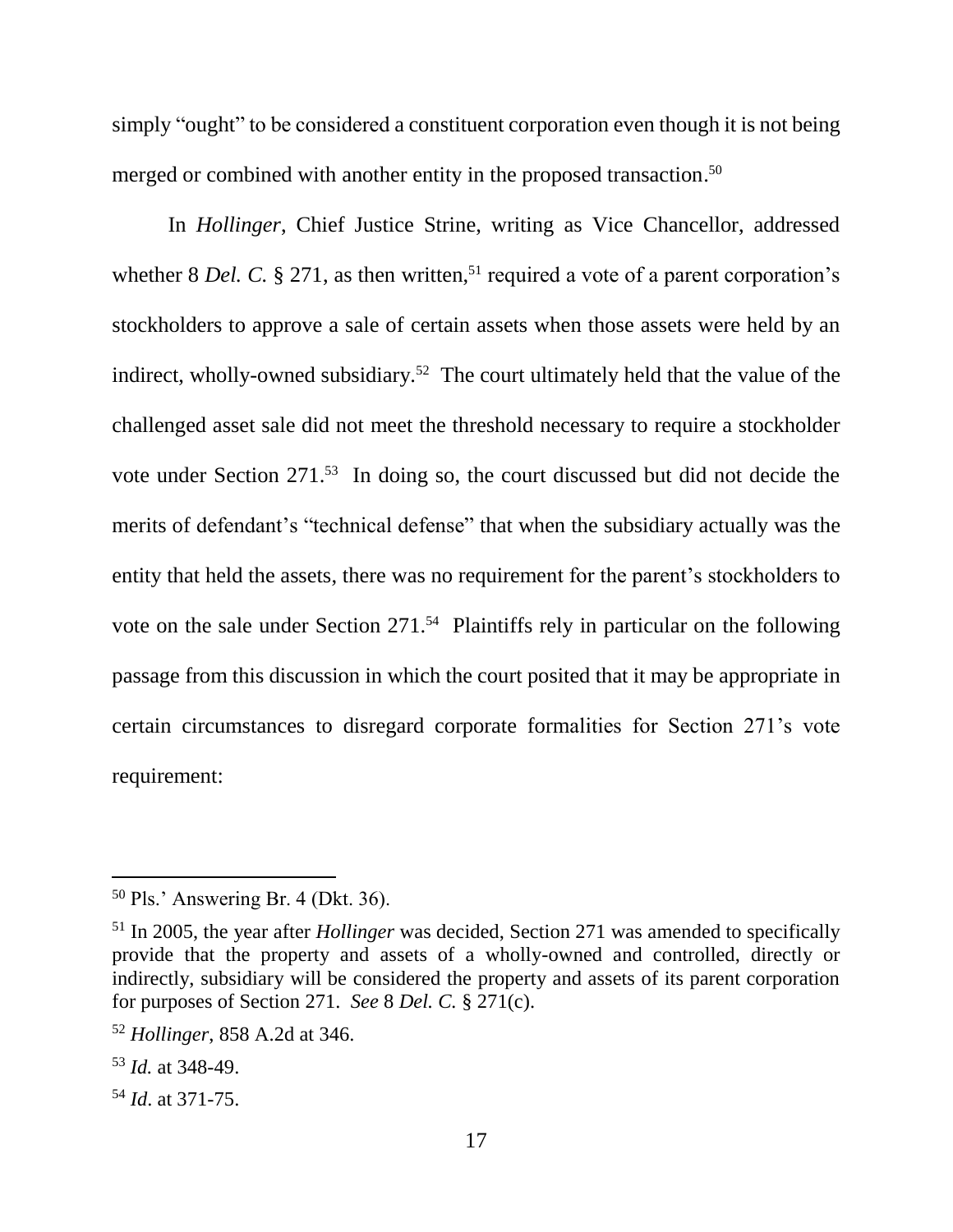When an asset sale by the wholly owned subsidiary is to be consummated by a contract in which the parent entirely guarantees the performance of the selling subsidiary that is disposing of all of its assets and in which the parent is liable for any breach of warranty by the subsidiary, the direct act of the parent's board can, without any appreciable stretch, be viewed as selling assets of the parent itself. By its direct contractual action, the parent board is promising to dispose of all of the underlying assets of the subsidiaries by having the parent cause its wholly owned subsidiaries to sell, by promising to bear all the economic risks of the asset sale itself, and by therefore essentially eliminating the subsidiary's purpose and existence and monetizing for itself as parent the value of the assets held by that subsidiary. *To find that § 271's vote requirement were implicated by such a contract if it involved the sale of assets that would, if owned directly by the parent, comprise substantially all of the parent's assets would not, despite [defendant's] well-stated arguments to the contrary, be an irrational implementation of the legislative intent expressed in that section of our corporation code.*<sup>55</sup>

Apart from the fact that the foregoing discussion is dictum, it would be inadvisable in my opinion to attempt to extend this reasoning to this case because disregarding the distinction between corporate entities would have more significant negative repercussions in the context of applying Section 262 than it would have had in applying the prior version of Section 271. In *Hollinger*, the court focused on a singular question: whether a subsidiary's assets could constitute "all or substantially all" of a parent corporation's assets to trigger a stockholder's *right* to vote on an asset sale under Section 271. The answer to that question was the end of the court's statutory analysis. Section 262, by contrast, is a more complicated statutory scheme

<sup>55</sup> Pls.' Answering Br. 7 (emphasis in original; quoting *Hollinger*, 858 A.2d at 375).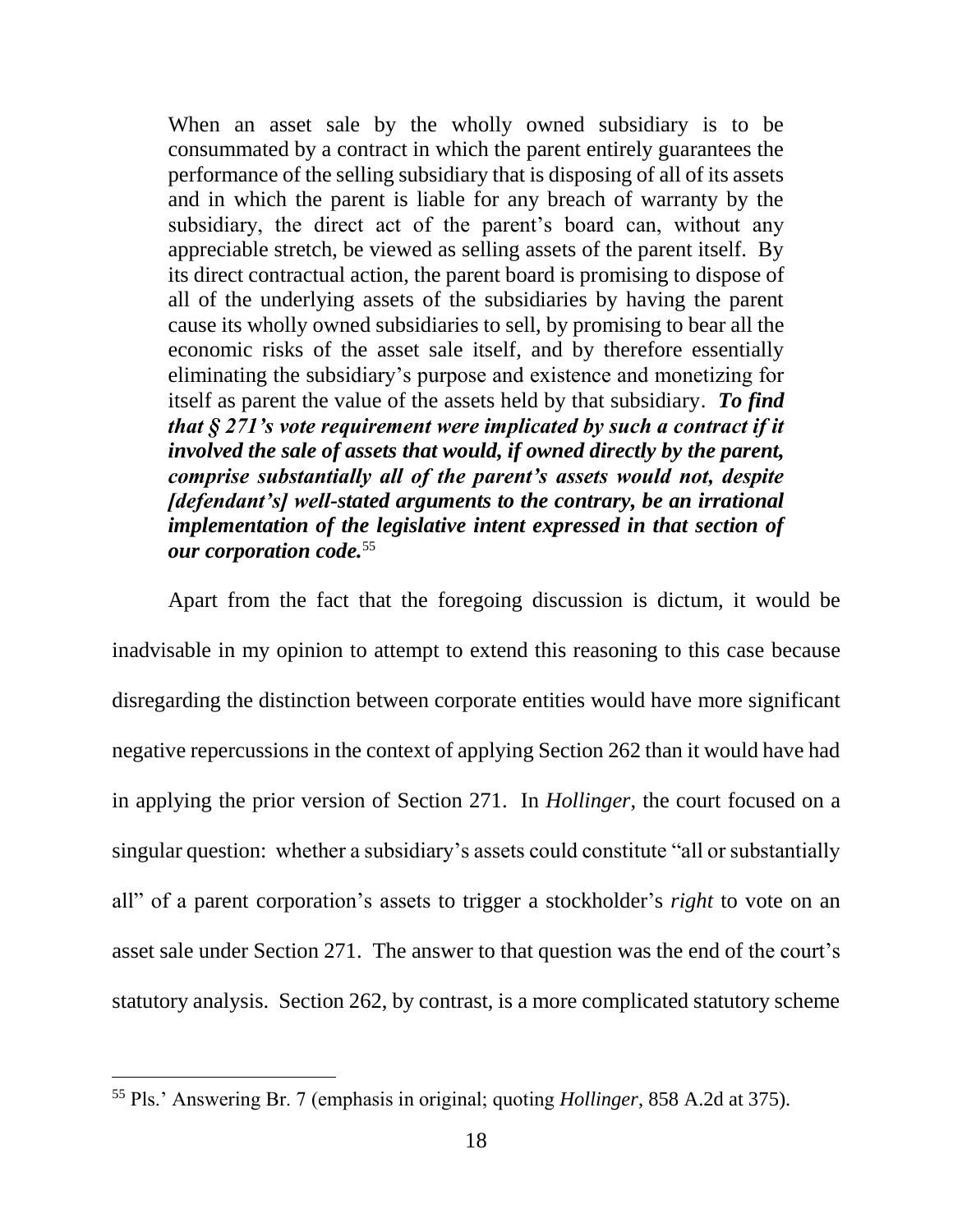that not only determines *when* stockholders have appraisal *rights*, <sup>56</sup> but also enumerates certain *procedures* to perfect and litigate those rights<sup>57</sup> in order to receive a specified *remedy*. 58

As defendants point out,<sup>59</sup> in a transaction with as many components as the one in this action (*i.e.*, the Share Issuance Proposal, the Charter Amendment Proposal, the Merger, and the Special Dividend), disregarding the corporate form would lead to many open questions under the appraisal statute without readily apparent answers, such as:

- How can Section 262's references to shares not "voted in favor of the merger" be harmonized with the fact that Dr Pepper's stockholders are not being asked to vote on the Merger?
- Would references to the "corporation," the "constituent corporation," and the "surviving corporation" in Section 262 refer to Dr Pepper or Maple Parent?
- Would Dr Pepper's stockholders seeking to perfect appraisal rights be permitted to retain their Dr Pepper shares?
- Would Dr Pepper's stockholders seeking to perfect appraisal rights be permitted to accept the Special Dividend?

<sup>56</sup> 8 *Del. C.* § 262(b).

<sup>57</sup> 8 *Del. C.* §§ 262(d)-(g).

<sup>58</sup> 8 *Del. C.* §§ 262(h)-(j); *see Golden Telecom, Inc. v. Glob. GT LP*, 11 A.3d 214, 217-18 (Del. 2010) (emphasis in original) ("Section 262(h) unambiguously calls upon the Court of Chancery to perform an *independent* evaluation of 'fair value' at the time of a transaction.").

<sup>59</sup> Dr Pepper Defs.' Opening Br. 28-29.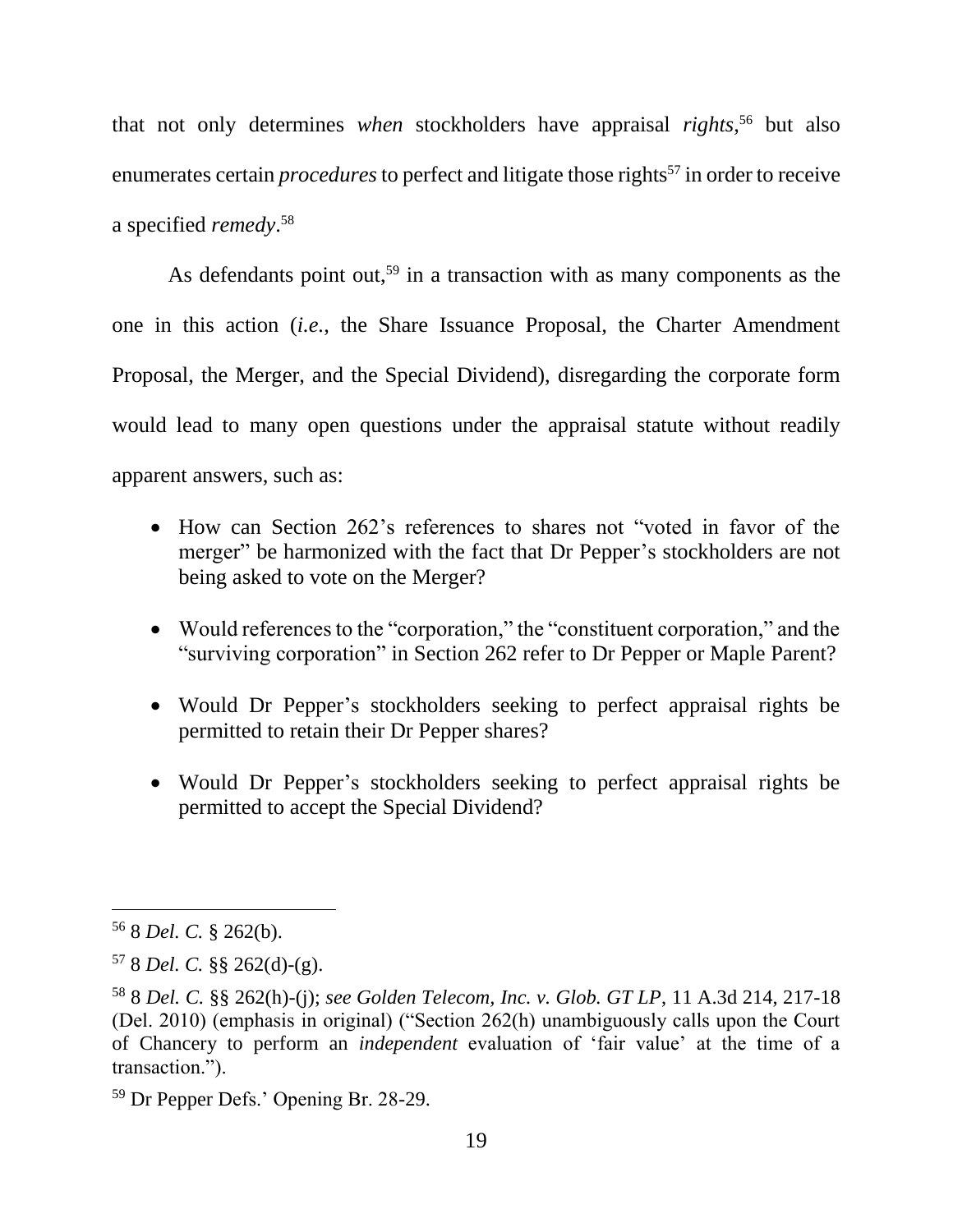If Dr Pepper's stockholders seeking to perfect appraisal rights are permitted to accept the Special Dividend payment, and if fair value of Dr Pepper is judicially determined to be less than the Special Dividend, will Dr Pepper's stockholders be required to return such payment?

Plaintiffs purport to have answers to these open questions, and they urge the court to adopt their interpretation of how the statute should apply to this transaction.<sup>60</sup> This invitation is problematic because it asks the court to gloss over the actual words in Section 262 to stitch together a new set of rules, cobbling together a bespoke statute for this particular fact pattern. Such an approach is undesirable as it would "create uncertainty in the law and invite litigation." 61

As Chief Justice Strine recognized in *Hollinger*, "it remains a fundamental principle of Delaware law that the courts of this state should apply a statute in accordance with its plain meaning, as the words that our legislature has used to express its will are the best evidence of its intent."<sup>62</sup> Former Chancellor Allen similarly extolled the virtue of taking a literal approach to statutory construction when interpreting the Delaware General Corporation Law:

As a general matter, those who must shape their conduct to conform to the dictates of statutory law should be able to satisfy such requirements by satisfying the literal demands of the law rather than being required to guess about the nature and extent of some broader or different restriction at the risk of an *ex post facto* determination of error. The utility of a literal approach to statutory construction is particularly

<sup>60</sup> Pls.' Answering Br. 18-21.

<sup>61</sup> *Hariton v. Arco Elecs., Inc.*, 188 A.2d 123, 125 (Del. 1963).

<sup>62</sup> *Hollinger*, 858 A.2d at 376.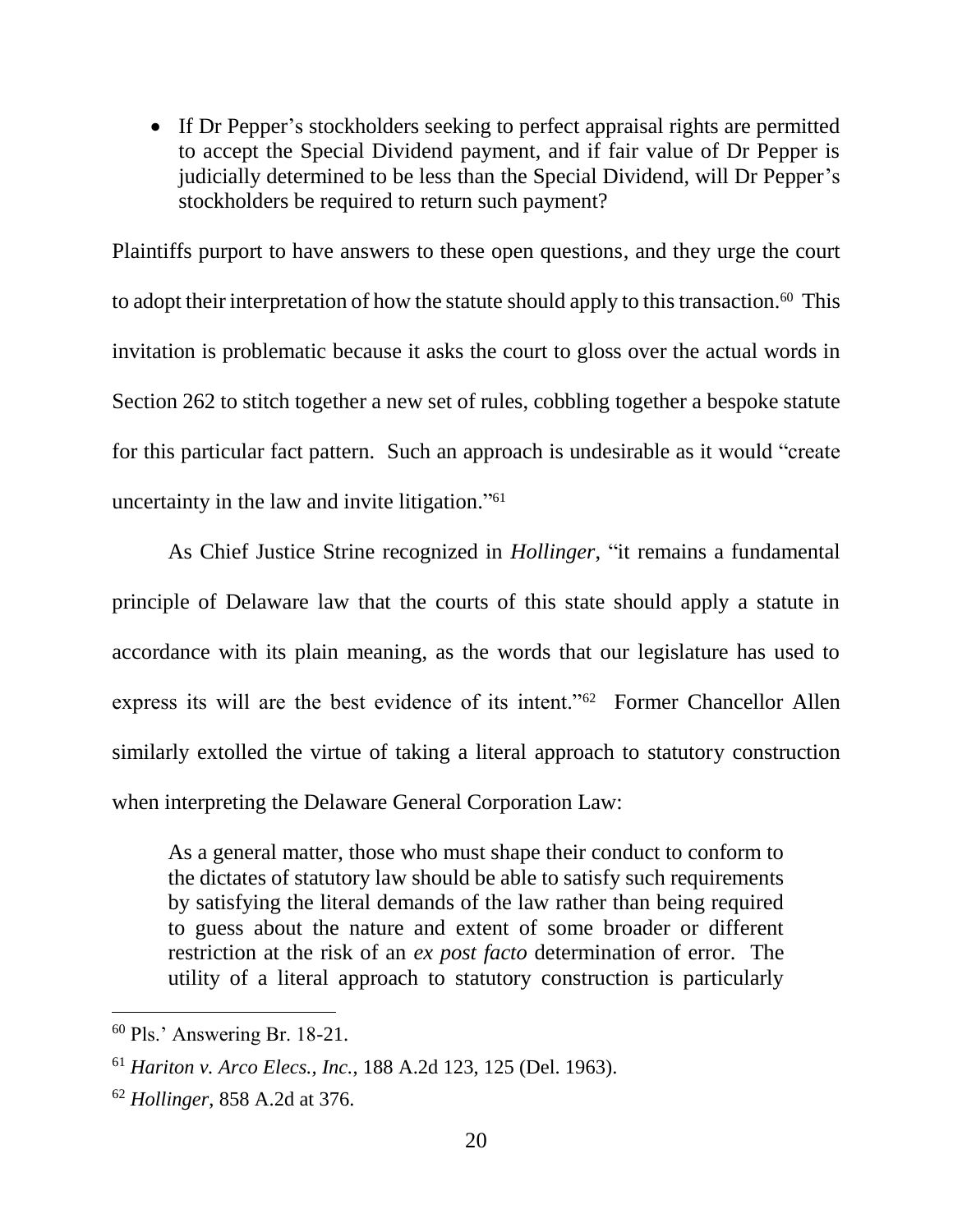apparent in the interpretation of the requirements of our corporation law—where both the statute itself and most transactions governed by it are carefully planned and result from a thoughtful and highly rational process.<sup>63</sup>

The authorities discussed above uniformly support, and I so hold, that the term "constituent corporation" in Section 262 plainly means only an entity that actually is being merged or combined with another entity in a merger or consolidation and thus does *not* include a parent of such entities. Applying this definition, it is clear that the "constituent corporations" in the Merger are Maple Parent and Merger Sub and that Dr Pepper is not a constituent corporation in the Merger.

The transaction here is structured as a reverse triangular merger, where parent Dr Pepper causes its subsidiary Merger Sub to merge with and into Maple Parent, resulting in Maple Parent becoming a wholly-owned subsidiary of Dr Pepper. The fact that Merger Sub merely functions as an intermediary entity, solely formed to facilitate the Merger, does not confer Merger Sub's status as a constituent corporation on its parent Dr Pepper.<sup>64</sup> Accordingly, because Dr Pepper is not a

<sup>63</sup> *Speiser v. Baker*, 525 A.2d 1001, 1008 (Del. Ch. 1987) (Allen, C.)

<sup>&</sup>lt;sup>64</sup> See Inergy L.P., 2010 WL 4273197, at \*11 ("That MergerCo is an intermediary vessel in this transaction where significant consideration passes between Holdings and Inergy does not make Inergy a constituent to the merger between Holdings and MergerCo.").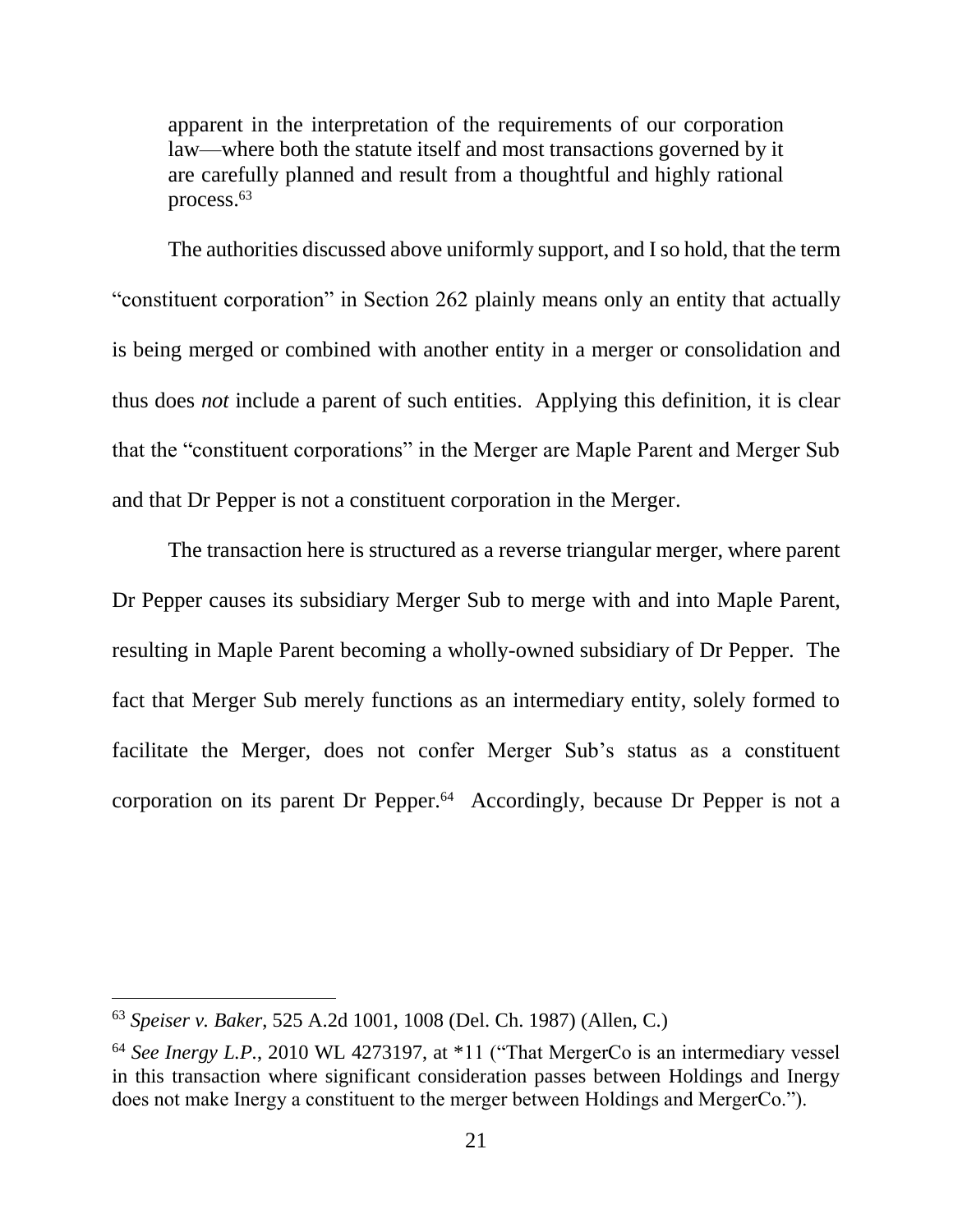constituent corporation in the Merger, its stockholders are not entitled to appraisal rights under 8 *Del. C.* § 262.<sup>65</sup>

# **2. Dr Pepper's Stockholders are not Entitled to Appraisal Rights Because They are Retaining Their Shares**

A second reason why Dr Pepper's stockholders are not entitled to appraisal rights under Section 262(b) is because they are not being forced to give up their shares of Dr Pepper in connection with the proposed transaction. As discussed below, the three-step process for determining a stockholder's entitlement to appraisal under Section 262(b) plainly contemplates that the stockholder relinquish its shares.

For the sake of argument, assume that Dr Pepper qualifies as a constituent corporation and the initial requirements of Section 262(b) described above have been met. The second step in the appraisal-entitlement analysis appears in Section  $262(b)(1)$ , which creates the "market-out" exception:

[N]o appraisal rights under this section shall be available for the shares of any class or series of stock, which stock . . . at the record dated fixed to determine the stockholders entitled to receive notice of the meeting of stockholders to act upon the agreement of merger or consolidation, were either: (i) listed on a national securities exchange or (ii) held of record by more than 2,000 holders.<sup>66</sup>

<sup>65</sup> Plaintiffs' citation of *Krieger v. Wesco Fin. Corp*., 30 A.3d 54 (Del. Ch. 2011) is inapposite. In that case, the court first determined that Wesco was a constituent corporation and then proceeded to consider whether Wesco stockholders were required to accept consideration other than publicly traded stock in a triangular merger. *Id*. at 56-58. Here, Dr Pepper does not meet the threshold of qualifying as a constituent corporation.

<sup>66</sup> 8 *Del. C.* § 262(b)(1).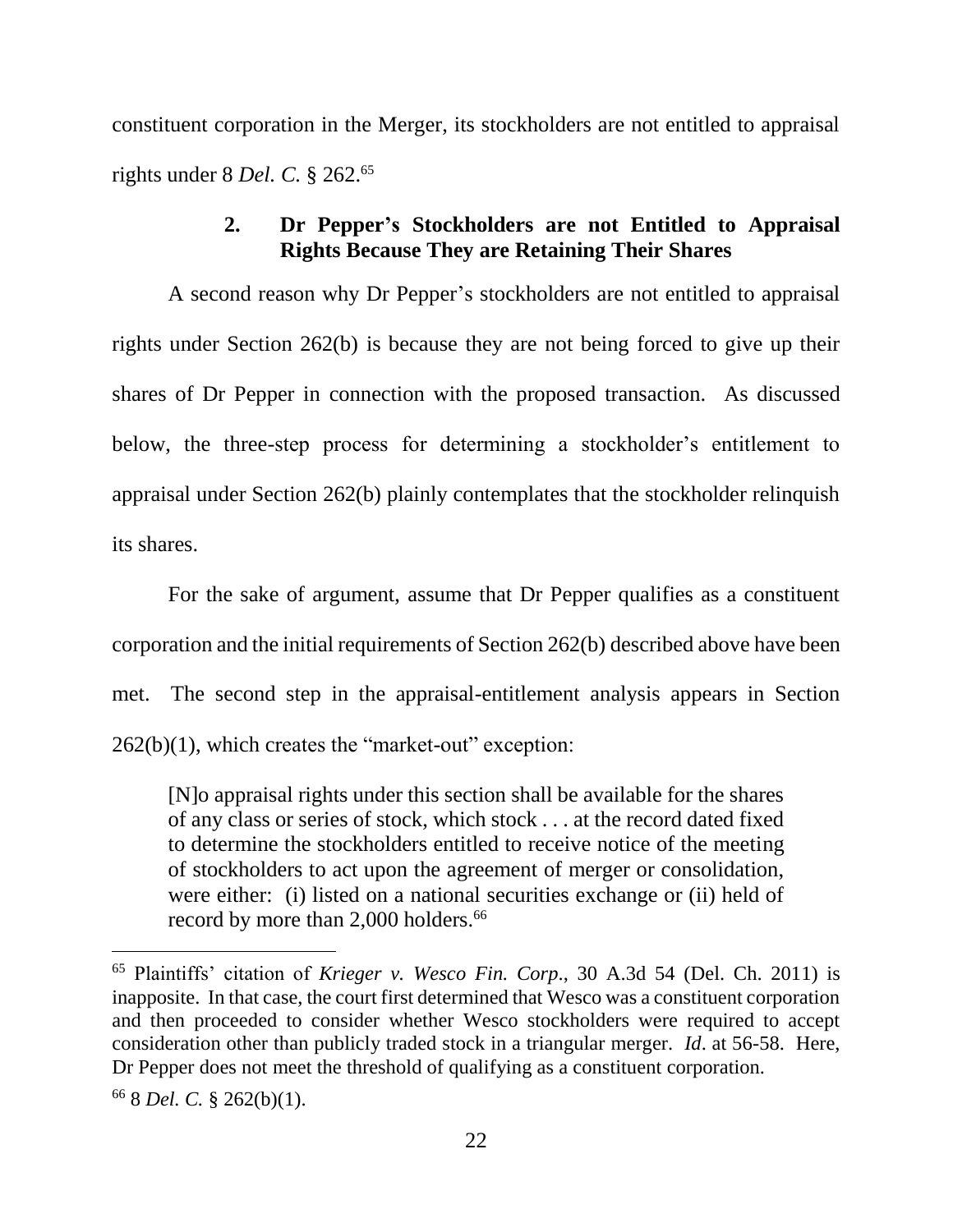At this point in the analysis, Dr Pepper's stockholders would not be entitled to appraisal rights because Dr Pepper's stock is listed on a national securities exchange.<sup>67</sup> The analysis does not stop there, however, but proceeds to a third step. "In what is known affectionately as the 'exception to the exception,' Section 262(b)(2) restores appraisal rights to a class or series of stock otherwise covered by the market-out exception if the holders are required to accept certain types of consideration." 68

[A]ppraisal rights under this section shall be available for the shares of any class or series of stock of a constituent corporation if the holders thereof are required by the terms of an agreement of merger or consolidation . . . *to accept for such stock anything except*:

- a. Shares of stock of the corporation surviving or resulting from such merger or consolidation . . .;
- b. Shares of stock of any other corporation . . . which shares of stock . . . at the effective date of the merger or consolidation will be either listed on a national securities exchange or held of record by more than 2,000 holders;
- c. Cash in lieu of fractional shares . . .; or
- d. Any combination of the shares of stock . . . and cash in lieu of fractional shares . . . described in the foregoing paragraphs . . . of this section. 69

<sup>67</sup> Herbert Aff. Ex. A at 4.

<sup>68</sup> *Wesco*, 30 A.3d at 57.

<sup>69</sup> 8 *Del. C.* § 262(b)(2) (emphasis added).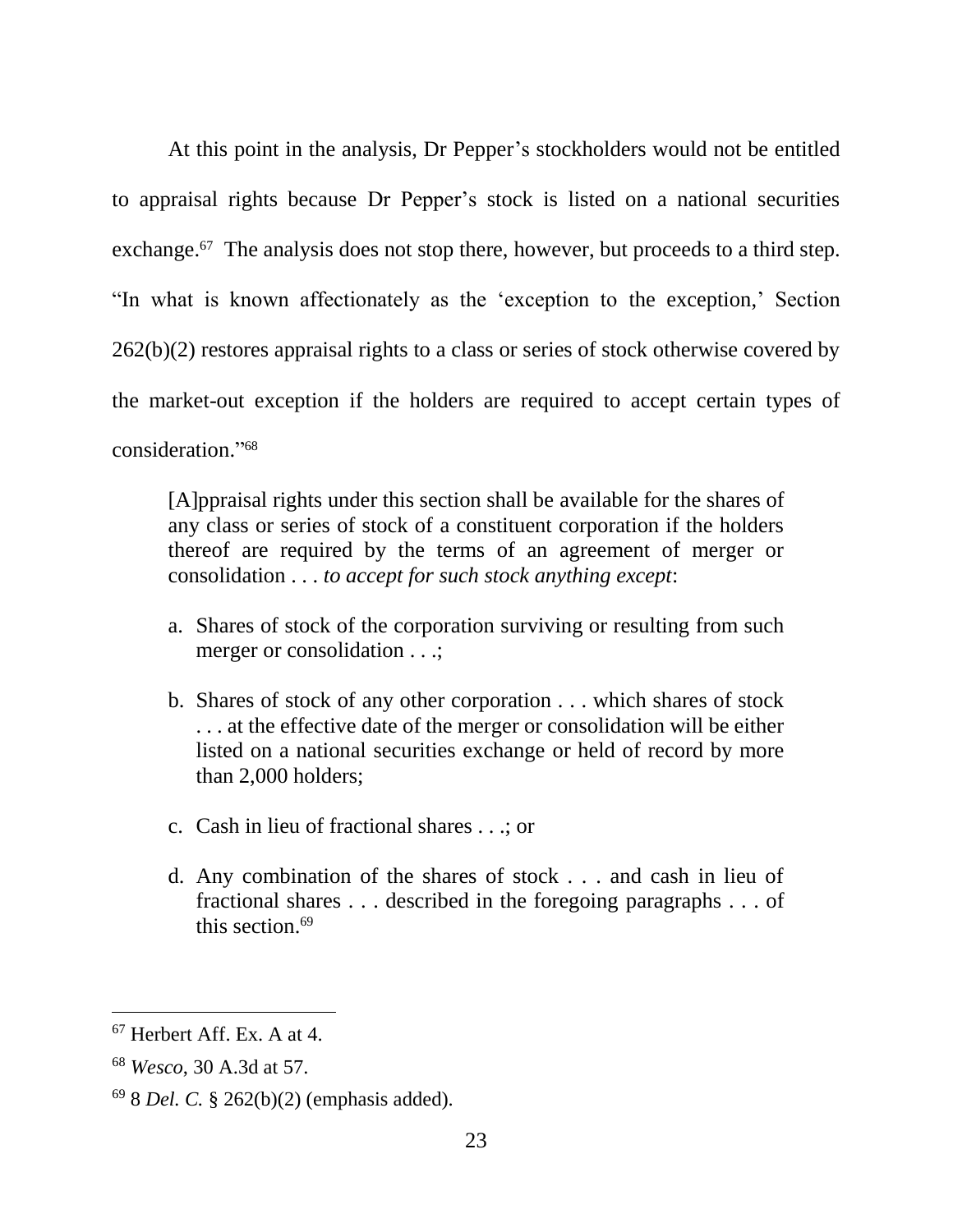The "exception to the exception" would not restore appraisal rights to Dr Pepper's stockholders here, because they are not required to accept *anything* for their Dr Pepper shares.<sup>70</sup> Indeed, post-Merger, Dr Pepper's stockholders will continue to hold their shares, albeit then constituting a minority equity stake in the combined entity. To be sure, the Merger is a sale of control of Dr Pepper to Maple Parent,<sup> $71$ </sup> a point that defendants do not dispute.<sup>72</sup> Section 262, however, does not bestow appraisal rights on stockholders simply upon a sale of control. Rather, as the threestep process set forth in Section 262(b) for determining a stockholder's entitlement to appraisal demonstrates, stockholders are only entitled to appraisal of their shares *when those shares* are being taken from them in *certain, statutorily specified* types of transactions.

Apart from providing a second textual basis in the statute for finding that Dr Pepper's stockholders do not have appraisal rights here, the fact that Section 262(b) is structured to afford appraisal rights only to stockholders who relinquish their shares in a merger or consolidation confirms my interpretation of the term

<sup>70</sup> *See* Dr Pepper Defs' Answering Br. at 7 n.13 (noting that the appraisal remedy exists to enable stockholders "to obtain the 'fair value' of the shares that have been taken") (citing JAY W. EISENHOFER & MICHAEL J. BARRY, SHAREHOLDER ACTIVISM HANDBOOK § 11.01, at 11-3 (2014)).

<sup>71</sup> *See* Herbert Aff. Ex. E at 4 (Dr Pepper's President and CEO Larry Young stating "[t]hey bought us"); Am. Compl.  $\P$  5, 15 (alleging that Maple Parent is Keurig's parent).

<sup>72</sup> Dr Pepper Defs.' Opening Br. 28.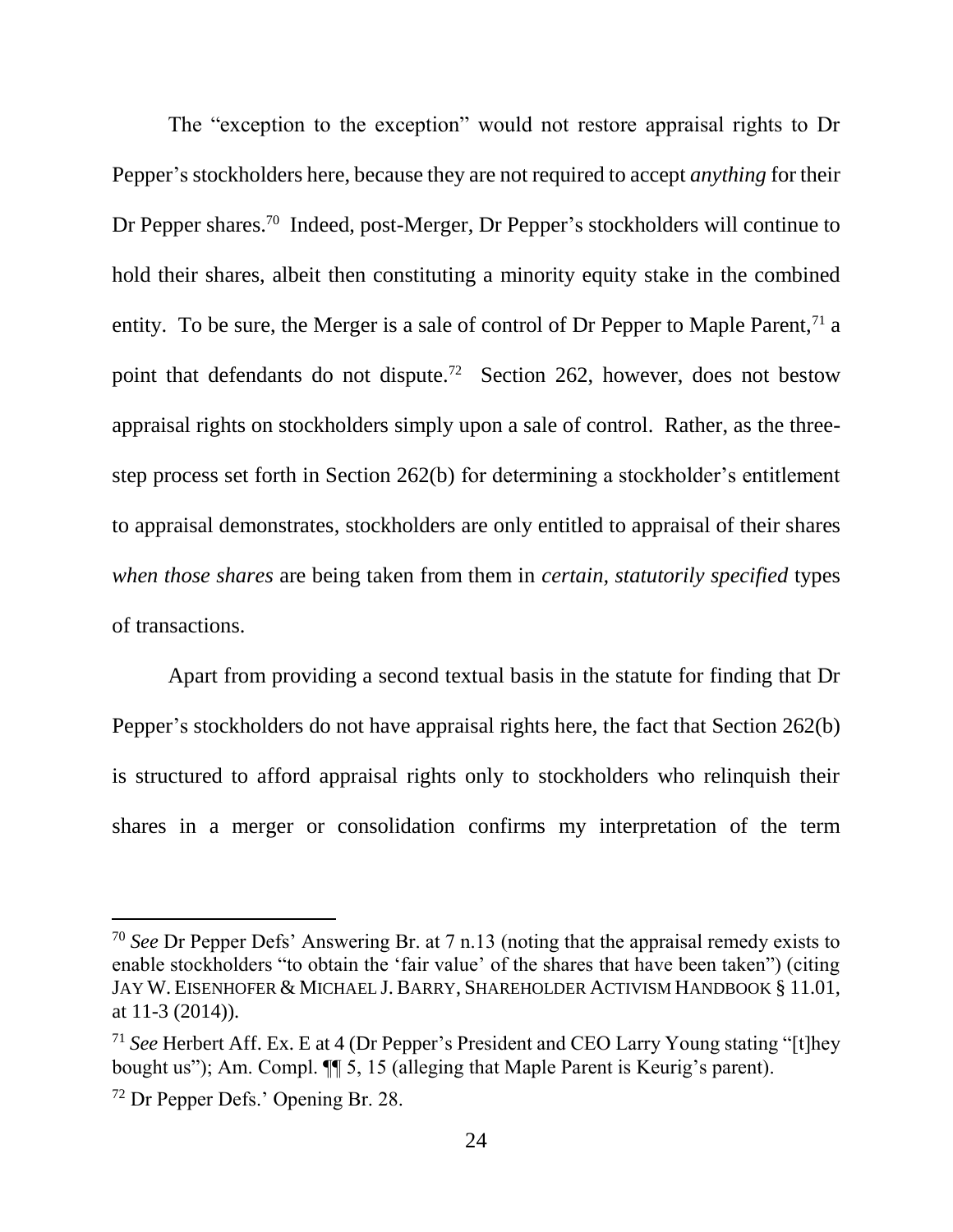"constituent corporation." This is because, in order to relinquish one's shares in a merger or consolidation, the stockholder must hold shares in an entity that actually is being merged or combined (*i.e.*, in a "constituent corporation") and not in the parent of such an entity.

Notwithstanding the clear terms of Section 262, plaintiffs implore the court to focus on "the structure and economic reality of this deal."<sup>73</sup> Specifically, plaintiffs ask the court to cut through the form of the Merger and Special Dividend and consider the "give" and "get" of the transaction: Dr Pepper's stockholders are giving up 100% control of Dr Pepper in exchange for \$103.75 per share in cash and a 13% equity stub in the post-Merger entity.<sup>74</sup>

According to plaintiffs, appraisal "should" <sup>75</sup> be available here because it resembles the transaction in *Louisiana Municipal Police Employees' Retirement*  System v. *Crawford*.<sup>76</sup> In *Crawford*, the challenged transaction involved CVS acquiring Caremark through a reverse triangular merger, with a CVS subsidiary being merged with and into Caremark.<sup>77</sup> After the merger, the former Caremark stockholders would own approximately 45.5% of the combined entity via newly held

 $^{74}$  *Id.* 

l

<sup>75</sup> *Id*.

<sup>73</sup> Pls.' Answering Br. 3.

<sup>76</sup> 918 A.2d 1172 (Del. Ch. 2007).

<sup>77</sup> *Id*. at 1177-79; Cumings Aff. Ex. C at 1.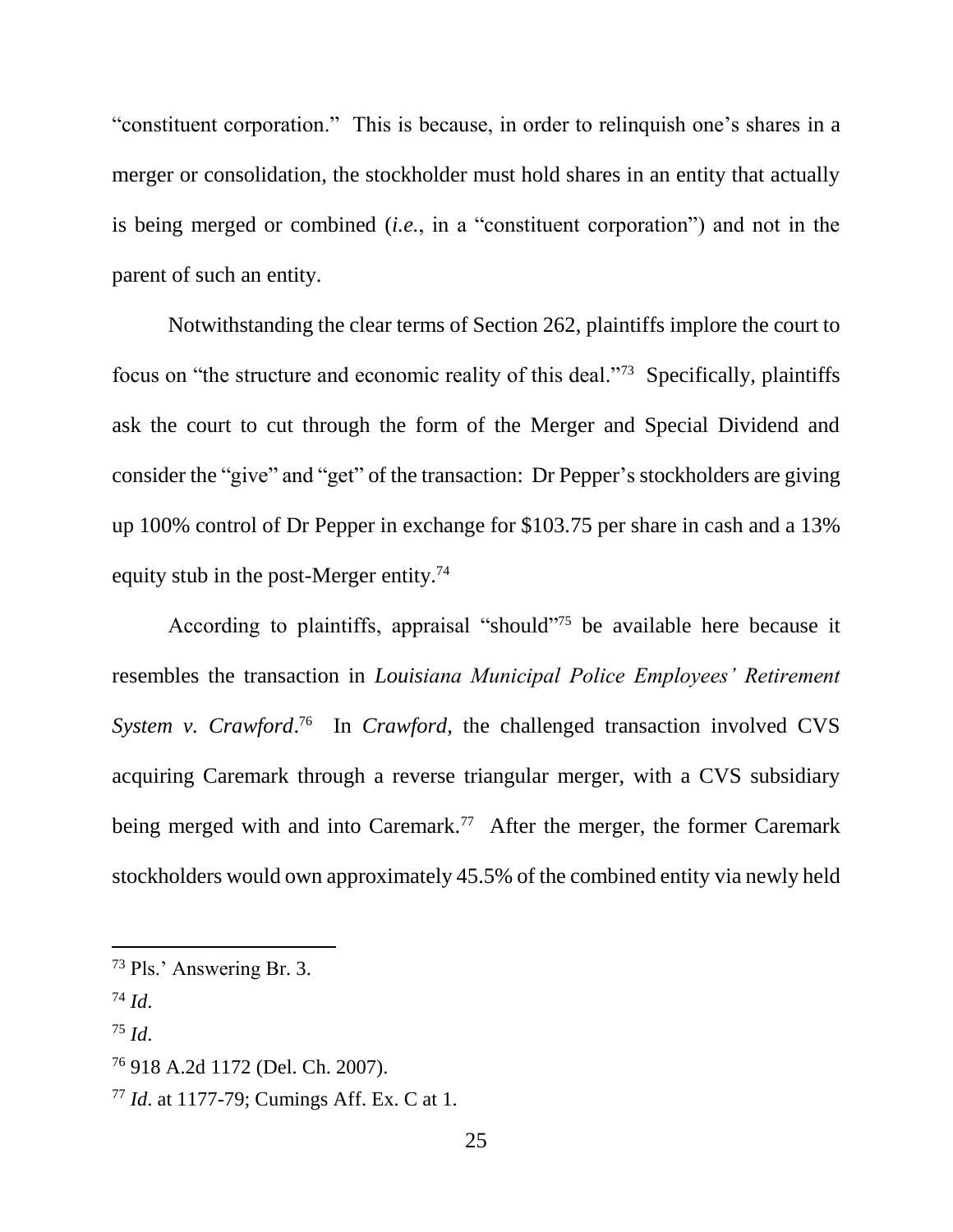CVS/Caremark stock, <sup>78</sup> and they would receive a special cash dividend of \$6 per share payable by Caremark for the stock they previously held.<sup>79</sup> The court found that this special cash dividend was "fundamentally cash consideration paid to Caremark shareholders on behalf of CVS" that did not have independent legal significance from the merger.<sup>80</sup> The court thus held that Caremark stockholders had appraisal rights because they were being forced to accept cash consideration. 81

Comparing the transaction in this action to the one in *Crawford*, plaintiffs here argue "[i]f appraisal is provided in either transaction, it should be in the one that almost entirely cashes out the target's stockholders and leaves them with nominal equity in a controlled entity. It would be ironic if the law required the opposite result."<sup>82</sup>

This argument is not persuasive. The form of the transaction in *Crawford*  neatly meets Section 262's requirements—Caremark was a constituent corporation in the merger with a CVS subsidiary, and Caremark's stockholders were required to

<sup>78</sup> Cumings Aff. Ex. C at 2.

<sup>79</sup> *Crawford*, 918 A.2d at 1191.

<sup>&</sup>lt;sup>80</sup> *Id.* at 1191 (emphasis in original) ("The acquirer (CVS)] specifically condition[ed] payment of the \$6 cash 'special dividend' on shareholder approval of the merger agreement. Additionally, the payment becomes due upon or even *after* the effective time of the merger. . . In this case, the label 'special dividend' is simply cash consideration dressed up in a none-too-convincing disguise.").

<sup>81</sup> *Id*. at 1191-92

<sup>82</sup> Pls.' Answering Br. 3.